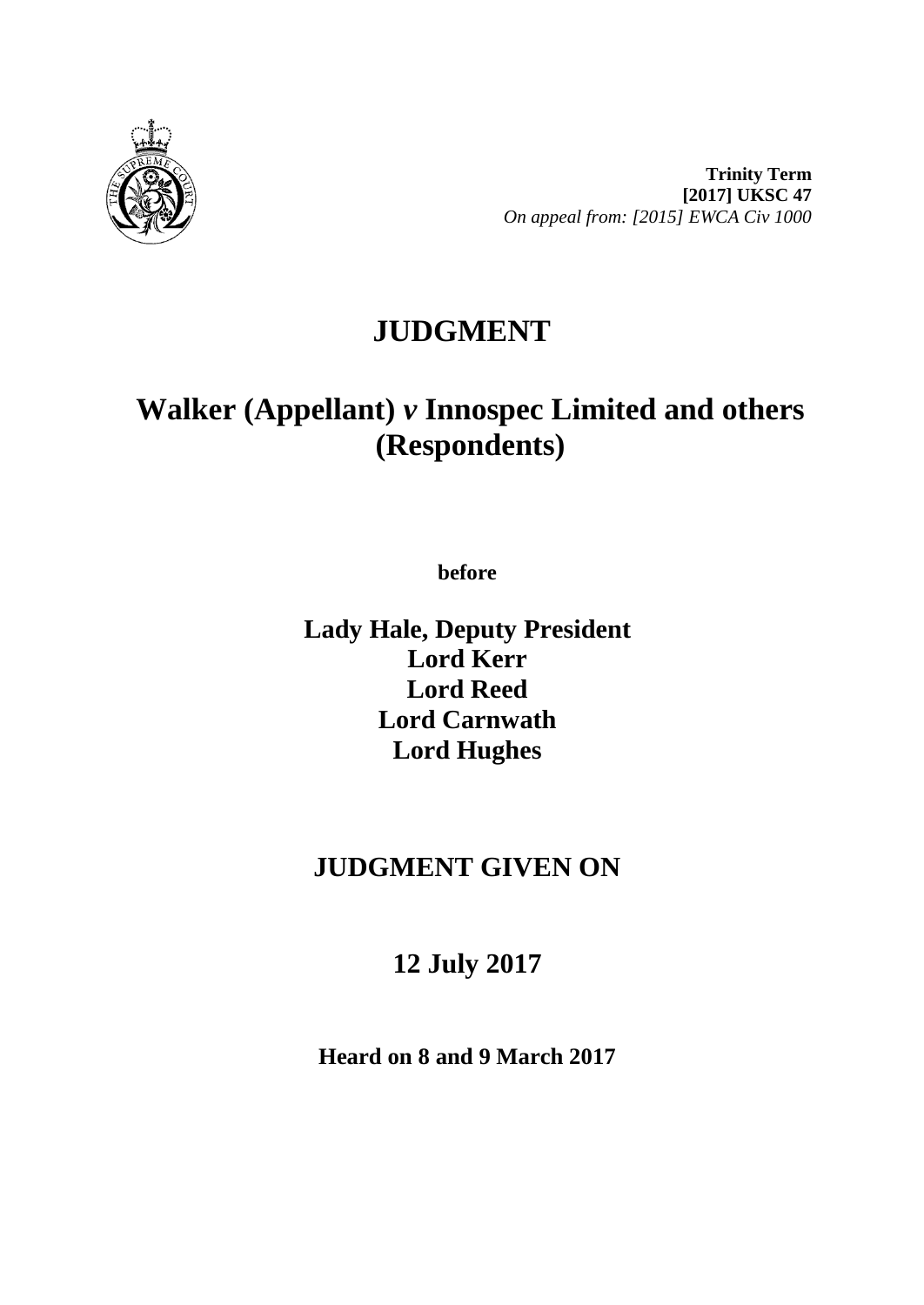Martin Chamberlain QC Nicholas Randall QC Max Schaefer (Instructed by Liberty

*Appellant Respondent* ) (Instructed by Eversheds Sutherland (International) LLP (Manchester) )

> *Interested Party (Secretary of State for Work and Pensions)* Jason Coppel QC Holly Stout (Instructed by The Government Legal Department )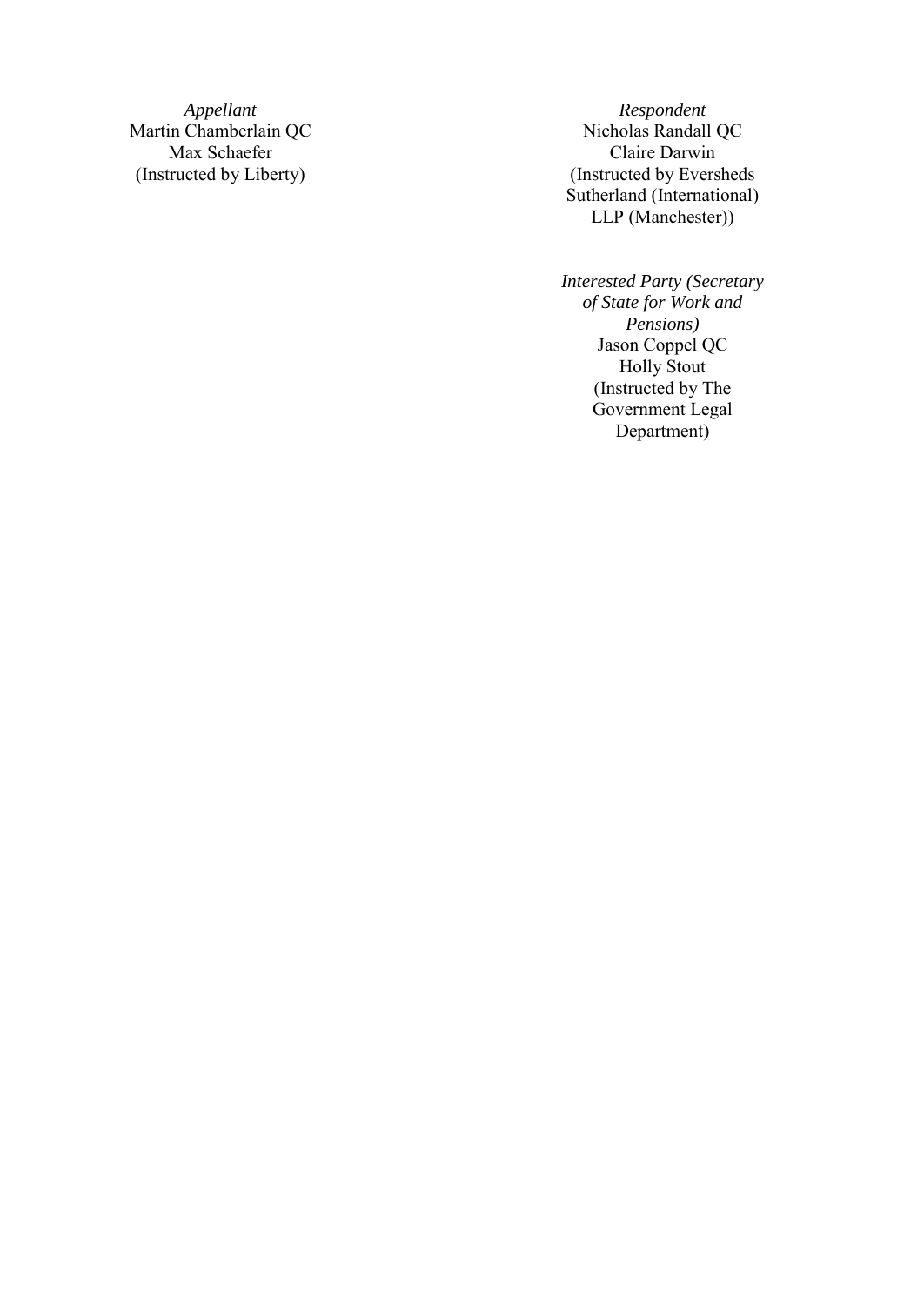### **LORD KERR: (with whom Lady Hale and Lord Reed agree)**

1. John Walker, the appellant in these proceedings, started to work for Innospec Ltd on 2 January 1980. From the beginning of his employment, he was required to become a member of the firm's contributory pension scheme. He continued to pay into the scheme throughout the time that he was employed by Innospec. His employment continued until Mr Walker accepted early retirement on 31 March 2003. He would have reached normal retirement age, as prescribed by the pension scheme, in 2007.

2. Under the terms on which Mr Walker could take early retirement, he was able to maximise his pension to the level that it would have reached if he had retired in 2007. The concessions made by his employer which allowed him to do so were not made in exchange for any waiver by him of his future pension rights.

3. Mr Walker is gay. He has lived with his male partner since 1993. They applied for a civil partnership on 5 December 2005 (the same day the Civil Partnership Act 2004 came into force) and their civil partnership was registered on 23 January 2006. They are now married.

4. Shortly after the civil partnership was registered, Mr Walker asked Innospec to confirm that, in the event of his death, they would pay the spouse's pension, which the scheme provides for, to his civil partner. They refused, because his service predated 5 December 2005. The basis of the refusal (which was confirmed after Mr Walker and his partner married) is paragraph 18 of Schedule 9 to the Equality Act 2010. This provision must be considered in greater detail later in this judgment but, in broad outline, it provides an exception to the general non-discrimination rule implied into occupational pension schemes. Under this exception, it is lawful to prevent or restrict access to a benefit, facility or service to a person (a) where the right to that benefit etc accrued before 5 December 2005, or (b) which is payable in respect of periods of service before that date.

5. If Mr Walker was married to a woman, or, indeed, if he married a woman in the future, she would be entitled on his death to the pension provided by the scheme to a surviving spouse. When the claim was issued, the value of that "spouse's pension" was about £45,700 per annum. As things stand at present, Mr Walker's husband will be entitled to a pension of about £1,000 per annum (the statutory guaranteed minimum).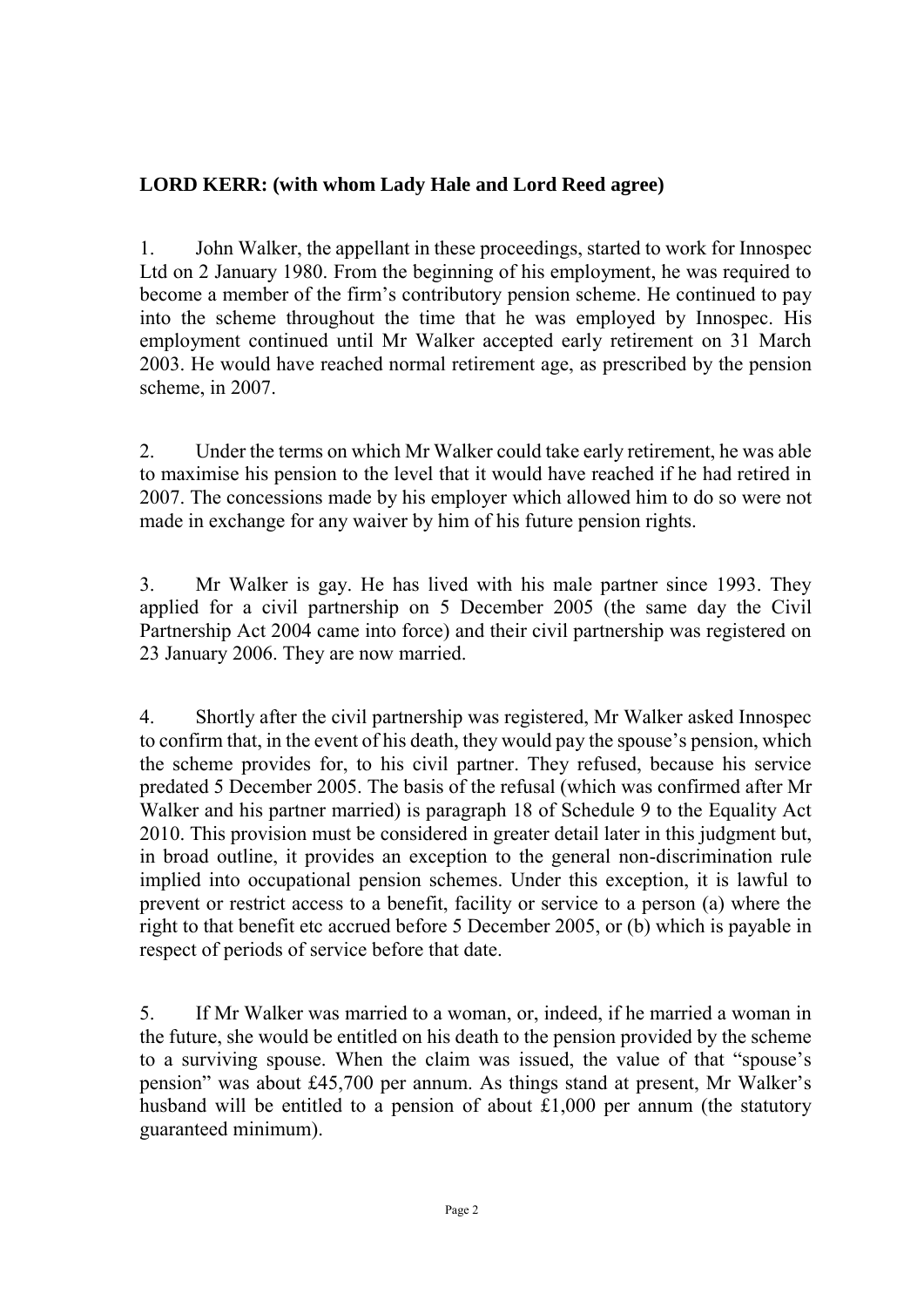#### *The proceedings*

6. In November 2011, Mr Walker lodged a claim in the Employment Tribunal (ET) against his employers, alleging that they had discriminated against him on the ground of his sexual orientation. On 13 November 2012, the ET unanimously decided that there had been both direct and indirect discrimination on that ground. It had been argued on behalf of the respondents that there had not been direct discrimination and that, although the operation of the pension scheme amounted to indirect discrimination, this was justified. Both arguments were rejected by the ET. The discrimination was direct, the ET said, in that it involved unequal treatment of straightforwardly comparable individuals *viz* heterosexual married couples and same sex couples who had entered a lifetime commitment to each other. It was likewise indirect discrimination because an unwarranted requirement had been imposed in respect of the couple of the same gender. The proffered justification by the respondents (that it was necessary to have the restriction in place in order to ensure proper funding of the scheme) was found by the ET to be unsupported by sufficiently cogent evidence.

7. The ET concluded that paragraph 18 could and should be read in a manner which would render it compliant with Council Directive 2000/78/EC of 27 November 2000 [2000] OJ L 303/16 (the Framework Directive). This establishes a general framework for equal treatment in employment and occupation. It therefore upheld Mr Walker's claim on liability and fixed a date for a remedies hearing.

8. Innospec appealed. Its arguments on direct and indirect discrimination failed. The Employment Appeal Tribunal (EAT) rejected the argument that because, as a matter of status, a spouse is entitled to a pension or survivor's benefit without the restriction which paragraph 18 places upon a civil partner, they were not comparable: [2014] ICR 645. The EAT's dismissal of the argument drew on section 23(3) of the Equality Act 2010 which provides that if the protected characteristic is sexual orientation, the fact that one person "is a civil partner while another is married is not a material difference between the circumstances relating to each case" and on the statement of Lady Hale in *Bull v Hall* [2013] UKSC 73; [2013] 1 WLR 3741, para 29, to the effect that the "criterion of marriage or civil partnership [should be regarded] as indissociable from the sexual orientation of those who qualify to enter it". On the question of indirect discrimination, the EAT held that the ET was entitled to conclude that Innospec had failed to produce any cogent evidence on the issue of justification but had merely relied on generalised assertions. It had thus failed to show that the indirect discrimination was proportionate.

9. The EAT allowed Innospec's appeal, however. It held that the Framework Directive did not have retrospective effect to render unlawful inequalities based on sexual orientation that arose before the last date for its transposition. After that date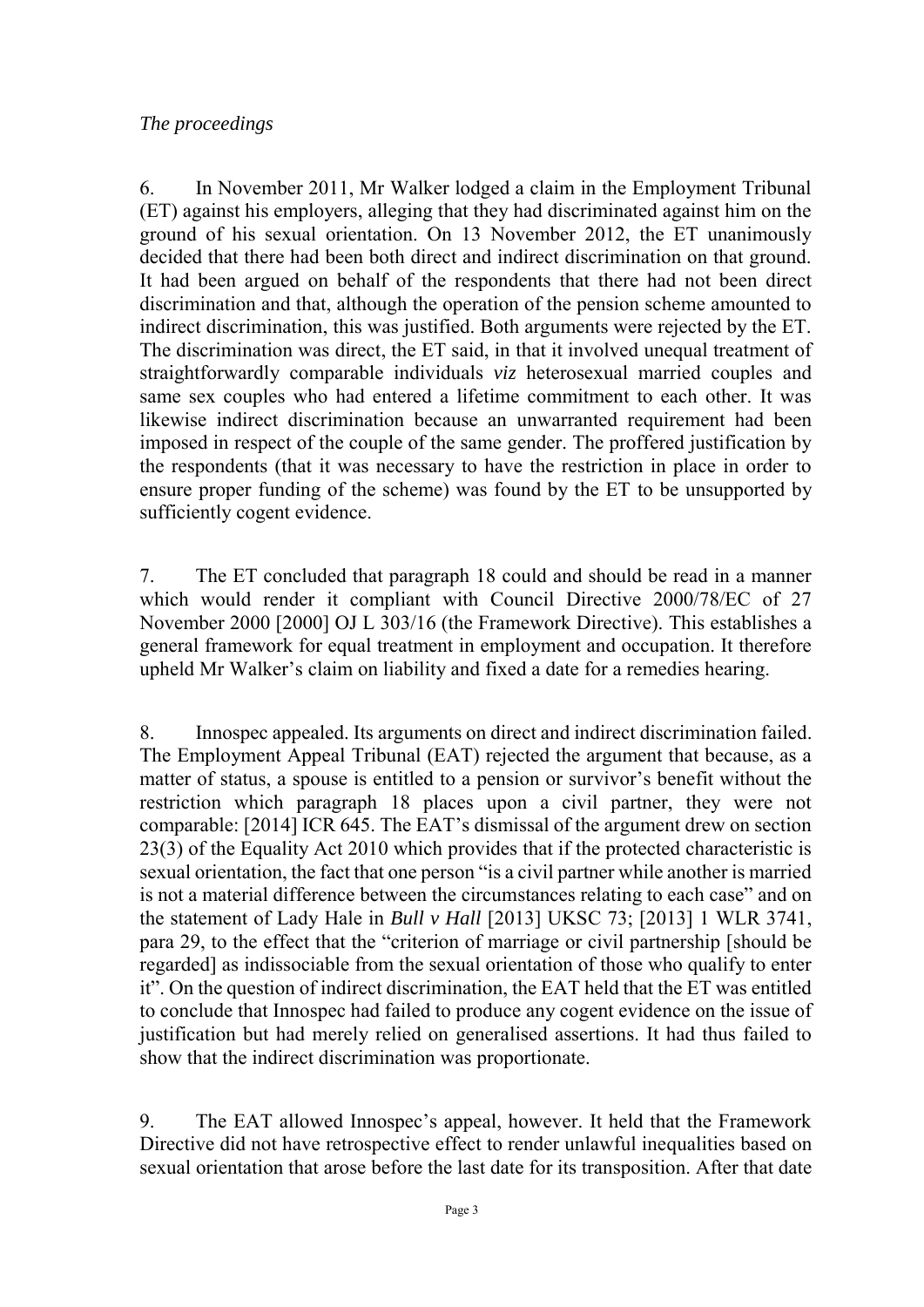the Directive provided a basis for ensuring equal treatment between those with different sexual orientation but not before. Paragraph 18 was therefore not incompatible with the Directive.

10. The EAT further held that if, contrary to its view, paragraph 18 was, on its face, incompatible with the Directive, it was not open to it to interpret that provision in a way that rendered it compatible. The plain purpose of the paragraph was to create an exception. To nullify that exception would run directly contrary to the "grain" of the legislation (*Ghaidan v Godin-Mendoza* [2004] 2 AC 557). It was also held that paragraph 18 could not be disapplied. In reaching that conclusion, the EAT referred to the judgment of Lord Mance in *R (Chester) v Secretary of State for Justice* [2013] UKSC 63; [2014] AC 271, at paras 61-62 where he said:

> "The Court of Justice has accepted that, although the Treaty contemplates that the general principle of non-discrimination underlying article 13 EC will be implemented by Directives, member states will be bound thereby to discontinue, disregard or set aside measures so far as they involve discrimination on a basis contrary to article 13 at least after the time for transposition of such a Directive: *Kücükdeveci v Swedex GmbH and Co KG* (Case C-555/07) [2010] All ER (EC) 867, *Römer v Freie und Hansestadt Hamburg* (Case C-147/08) [2011] ECR I-3591, para 61 ... however, for the general principle of nondiscrimination to apply, the context must fall within the scope of Community or now Union law ..."

The EAT considered that Mr Walker's claim, in so far as it related to an asserted entitlement to spousal pension, could not be brought within the scope of European Union (EU) law in respect of the period prior to the time limit for transposing the Framework Directive.

11. Mr Walker appealed the EAT's decision. In the Court of Appeal the Secretary of State argued that the EAT was wrong in its conclusion on direct discrimination. In effect, he repeated the argument advanced by Innospec to the EAT that civil partners and married persons are not "in a comparable position" in respect of pension rights because paragraph 18 itself created a difference in status between the two groups. That argument was rejected, Lewison and Underhill LJJ finding that civil partnership and marriage were indeed comparable situations in the UK and Lord Dyson MR agreeing with both: [2016] ICR 182.

12. The Court of Appeal nevertheless dismissed Mr Walker's appeal. At the outset, Lewison LJ identified what he described as two relevant principles of EU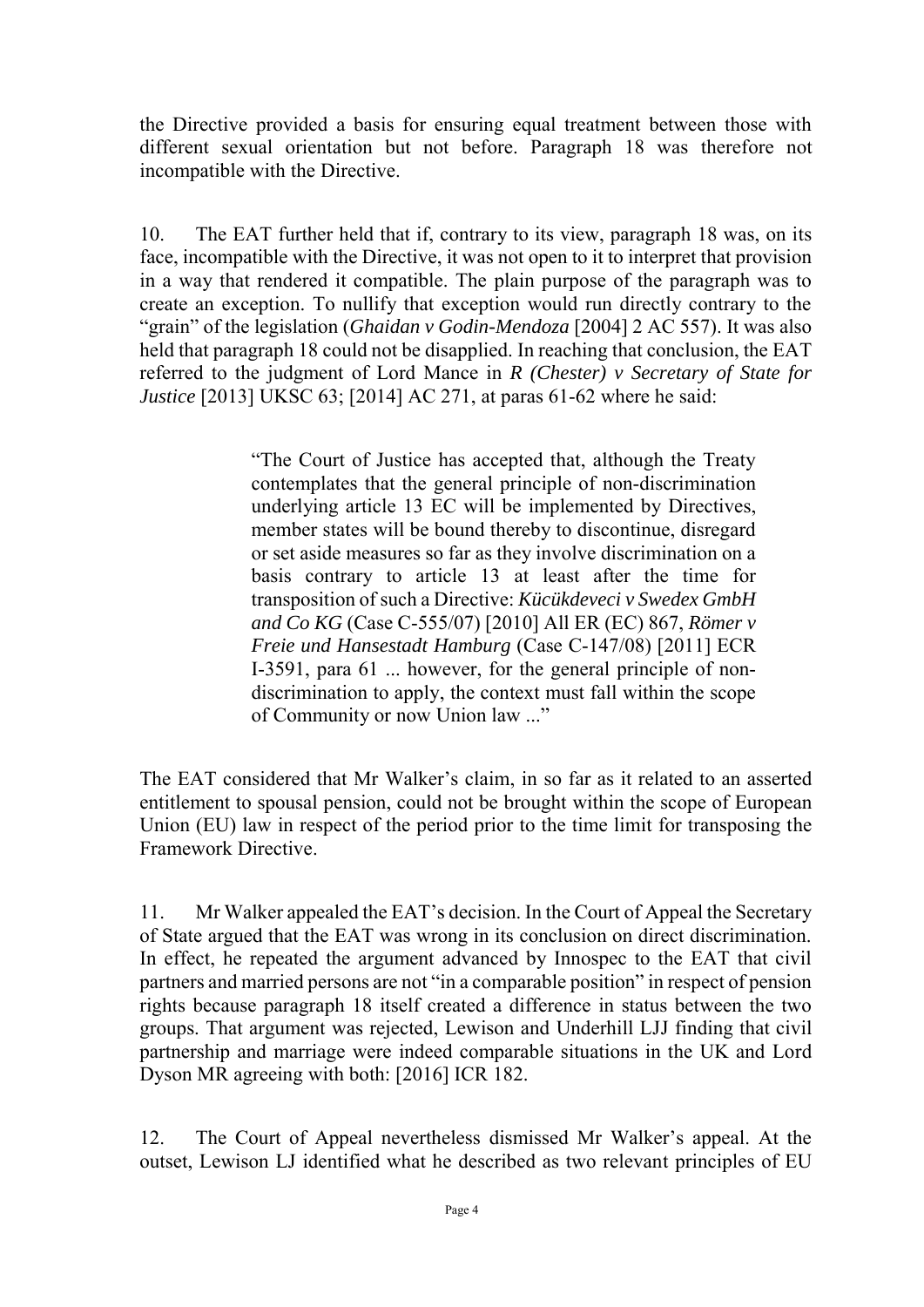law. These were said to be the "no retroactivity" principle and the "future effects" principle. Lewison LJ described the first of these principles as prescribing that "EU legislation does not have retroactive effect unless, exceptionally, it is clear from its terms or general scheme that the legislator intended such an effect, that the purpose to be achieved so requires and that the legitimate expectations of those concerned are duly respected" - para 5 of his judgment. Because the Court of Appeal found that to require payment of a spouse's pension to Mr Walker's husband, after Mr Walker's death, would be to give the Framework Directive retrospective effect, it concluded that the no retroactivity principle precluded this. The second principle was said to be that amending legislation applies immediately to the future effects of a situation which arose under the law as it stood before amendment, unless there was a specific provision to the contrary - again para 5.

13. The application of those principles by the Court of Appeal is central to their decision. They underpin critically their conclusion that the Framework Directive's prohibition of discrimination on grounds of sexual orientation applies only to pension payable in the future in respect of service and/or contributions paid prior to 2 December 2003, the deadline for its transposition. In turn that conclusion depends vitally on the Court of Appeal's analysis of the EU cases which, it says, articulate the no retroactivity and future effects principles.

#### *The issues in broad outline*

14. The appellant identified three principal issues. The first is whether the differential treatment provided for by paragraph 18 of Schedule 9 is compatible with the Framework Directive.

15. The second issue is whether, if the differential treatment is not compatible with the Framework Directive, the appellant's claim must nonetheless fail because paragraph 18 must be given effect, or whether, as the appellant contends, the paragraph must be disapplied because of its inescapable conflict with the Directive.

16. The final issue raised by the appellant is whether a declaration of incompatibility under section 4 of the Human Rights Act 1998 should be made by this court, declaring that paragraph 18 is incompatible with article 14, read with article 8 and/or article 1 of the First Protocol of the European Convention on Human Rights and Fundamental Freedoms (ECHR).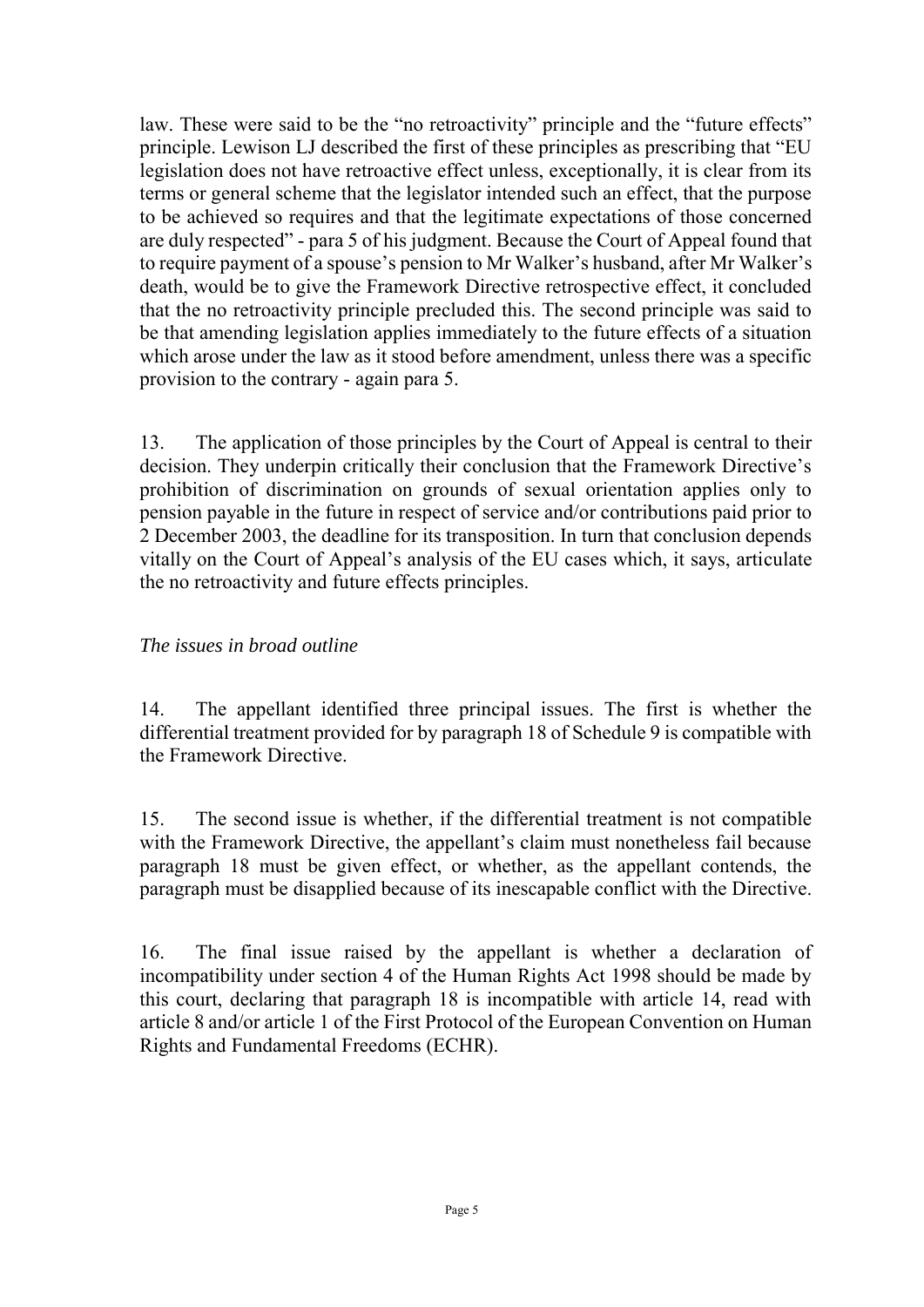17. Until the beginning of this century there was no legal prohibition on discrimination on the grounds of sexual orientation at work. Since then, the legal status of gay and lesbian employees has been transformed, mainly because of two developments. The first was the introduction of equal treatment legislation by the European Union. The Framework Directive's prohibition of discrimination in the field of employment and occupation extended to unequal treatment on the ground of sexual orientation. The deadline for transposing the Directive into domestic law was 2 December 2003 and the UK did this initially by way of regulations (the Employment Equality (Sexual Orientation) Regulations 2003) (SI 2003/1661)) and subsequently in primary legislation now incorporated into the Equality Act 2010. Part 5 of that Act prohibits direct and indirect discrimination on grounds of sexual orientation in the context of employment.

18. The second development is domestic in origin. Parliament has legislated to recognise same-sex unions, first by introducing civil partnerships equivalent to marriage (the Civil Partnership Act 2004) and subsequently by legalising same-sex marriage itself (the Marriage (Same Sex Couples) Act 2013). The recognition of same-sex partnerships, which is not required by EU law, was motivated by an appreciation that formal equality for same-sex couples will always be deficient if they are unable to avail themselves of the legal benefits attendant on marriage. In her foreword to the consultation paper preceding the introduction of the Civil Partnership Act 2004, Jacqui Smith, the Minister of State for Industry and the Regions and Deputy Minister for Women and Equality, noted:

> "Many [same-sex couples] have been refused a hospital visit to see their seriously ill partner, or have been refused their rightful place at their partner's funeral. Others find themselves unable to access employment benefits reserved only for married partners. Couples who have supported each other financially throughout their working lives often have no way of gaining pension rights. Grieving partners can find themselves unable to stay in their shared home or to inherit the possessions they have shared for years when one partner dies suddenly without leaving a will. In so many areas, as far as the law is concerned, same-sex relationships simply do not exist. That is not acceptable."

19. Although EU law does not impose any requirement on member states to recognise same-sex partnerships, the European Court of Justice has held that if a status equivalent to marriage is available under national law, it is directly discriminatory contrary to the Framework Directive for an employer to treat a same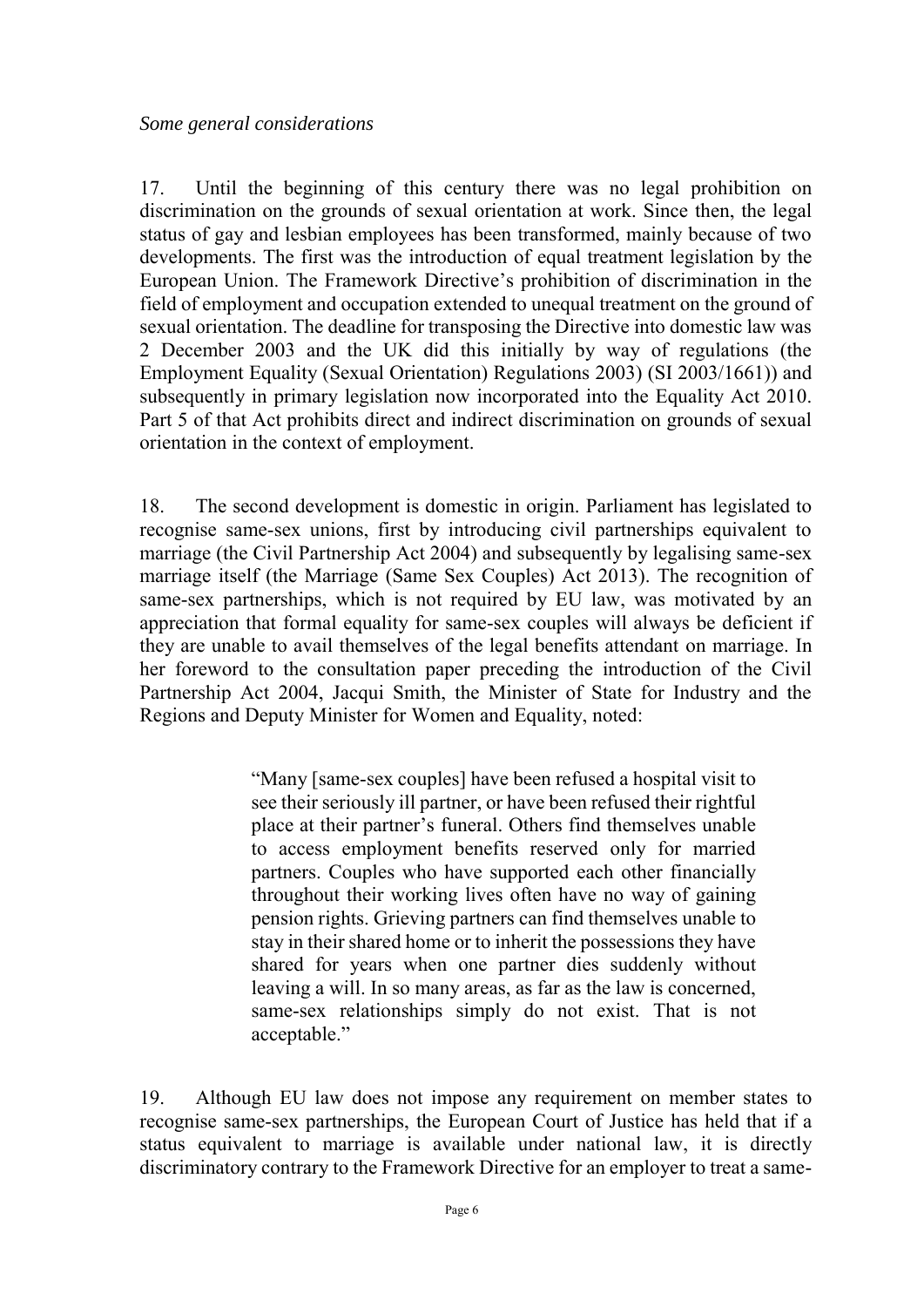sex partner who is in such a partnership less favourably than an opposite-sex spouse (*Maruko v Versorgungsanstalt der Deutschen Bühnen* (Case C-267/06) [2008] 2 CMLR 32). Thus in the UK it is unlawful as a matter of both EU and domestic law for an employer to deny a same-sex civil partner or spouse of an employee a benefit that would be provided to a spouse of the opposite sex.

20. That is not an end of the matter, however. When it introduced civil partnerships, Parliament also decided to include an exception to the prohibition on discrimination in the context of employment. That is now contained in paragraph 18 of Schedule 9 of the Equality Act 2010, which provides in its current form:

> $\mathcal{L}(1)$  A person does not contravene this Part of this Act, so far as relating to sexual orientation, by doing anything which prevents or restricts a person who is not [within sub-paragraph (1A)] from having access to a benefit, facility or service -

> > (a) the right to which accrued before 5 December 2005 (the day on which section 1 of the Civil Partnership Act 2004 came into force), or

> > (b) which is payable in respect of periods of service before that date"

21. Mr Walker does not come within section 1A. (It concerns either (a) a man who is married to a woman, or (b) a woman who is married to a man, or (c) someone married to a person of the same sex in a relevant gender change case.) If the effect of the Framework Directive is to prohibit discrimination on the ground of sexual orientation with regard to the payment of pensions in respect of periods of service before 5 December 2005, paragraph 18 is plainly incompatible with it. The essential question, therefore, is whether that is the effect of the Directive.

*The rule against retroactive legislation*

22. The general rule, applicable in most modern legal systems, is that legislative changes apply prospectively. Under English law, for example, unless a contrary intention appears, an enactment is presumed not to be intended to have retrospective effect. The logic behind this principle is explained in *Bennion on Statutory Interpretation*, 6th ed (2013), Comment on Code section 97: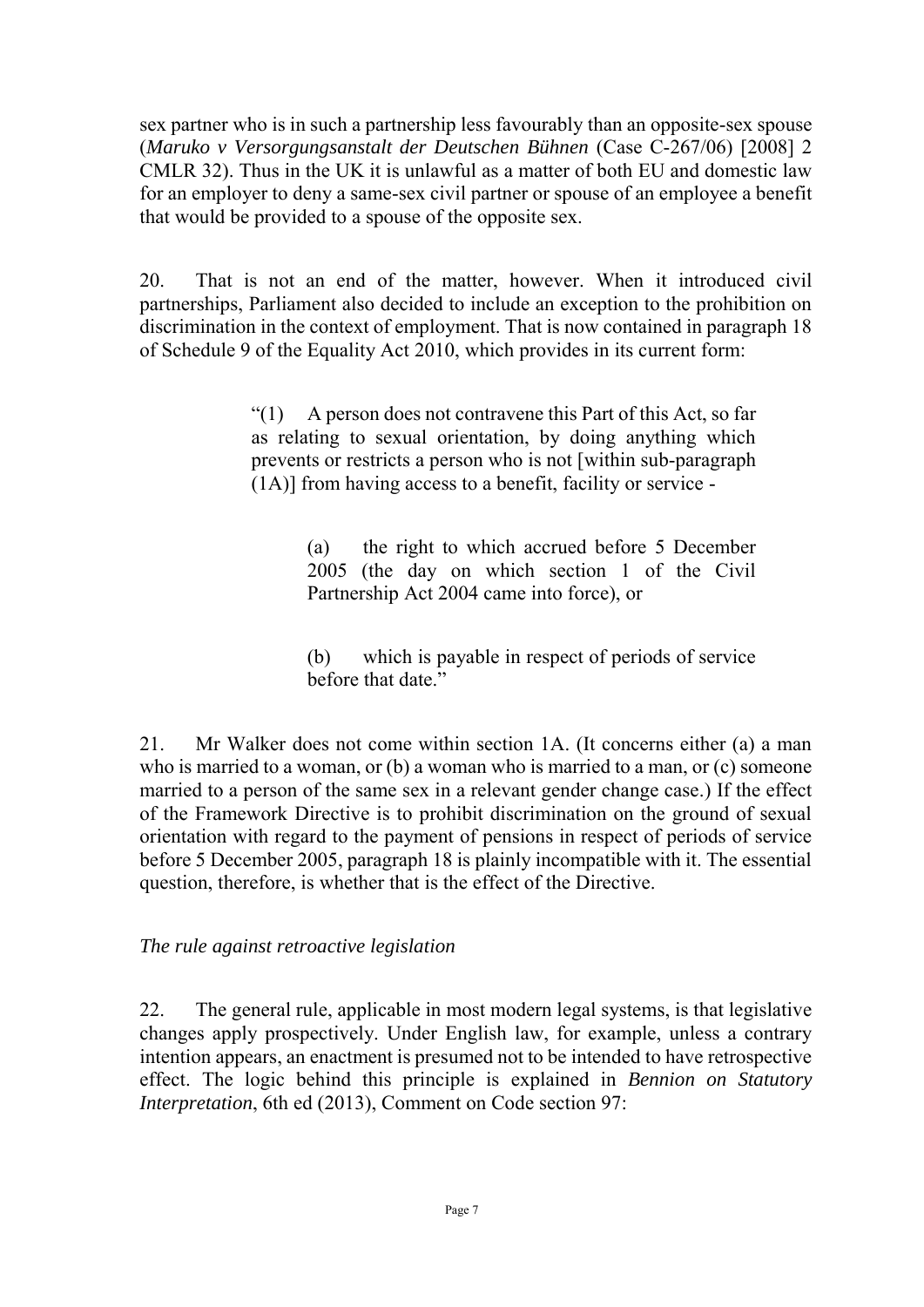"If we do something today, we feel that the law applying to it should be the law in force today, not tomorrow's backward adjustment of it. Such, we believe, is the nature of law. '… those who have arranged their affairs … in reliance on a decision which has stood for many years should not find that their plans have been retrospectively upset'."

23. EU law is no different in this respect. As the Court of Appeal observed, the Court of Justice of the European Union (CJEU) has developed two principles to establish the temporal application of EU legislation - the "no retroactivity" principle and the "future effects" principle. These were described by the CJEU in *Land Nordrhein-Westfalen v Pokrzeptowicz-Meyer* (Case C-162/00) [2002] 2 CMLR 1, paras 49-50 as follows:

> "According to settled case law, in order to ensure observance of the principles of legal certainty and the protection of legitimate expectations, the substantive rules of Community law must be interpreted as applying to situations existing before their entry into force only in so far as it clearly follows from their terms, their objectives or their general scheme that such effect must be given to them (see, in particular, *Bout* (Case C-21/81) [1982] ECR 381, para 13, and *GruSa Fleisch* (Case C-34/92) [1993] ECR I-4147, para 22).

> It also follows from settled case law that new rules apply immediately to the future effects of a situation which arose under the old rules (see, among other cases, *Licata v Economic and Social Committee* (Case C-270/84) [1986] ECR 2305, para 31). In application of that principle the Court has held, in particular, that since the Act concerning the conditions of accession of the Republic of Austria, the Republic of Finland and the Kingdom of Sweden and the adjustments to the Treaties on which the European Union is founded (OJ 1994 C 241, p 21, and OJ 1995 L 1, p 1) contains no specific conditions whatsoever with regard to the application of article 6 of the EC Treaty (now, after amendment, article 12 EC), that provision must be regarded as being immediately applicable and binding on the Republic of Austria from the date of its accession, with the result that it applies to the future effects of situations arising prior to that new member state's accession to the Communities (Case C-122/96) *Saldanha and MTS* [1997] ECR I-5325, para  $14$ )."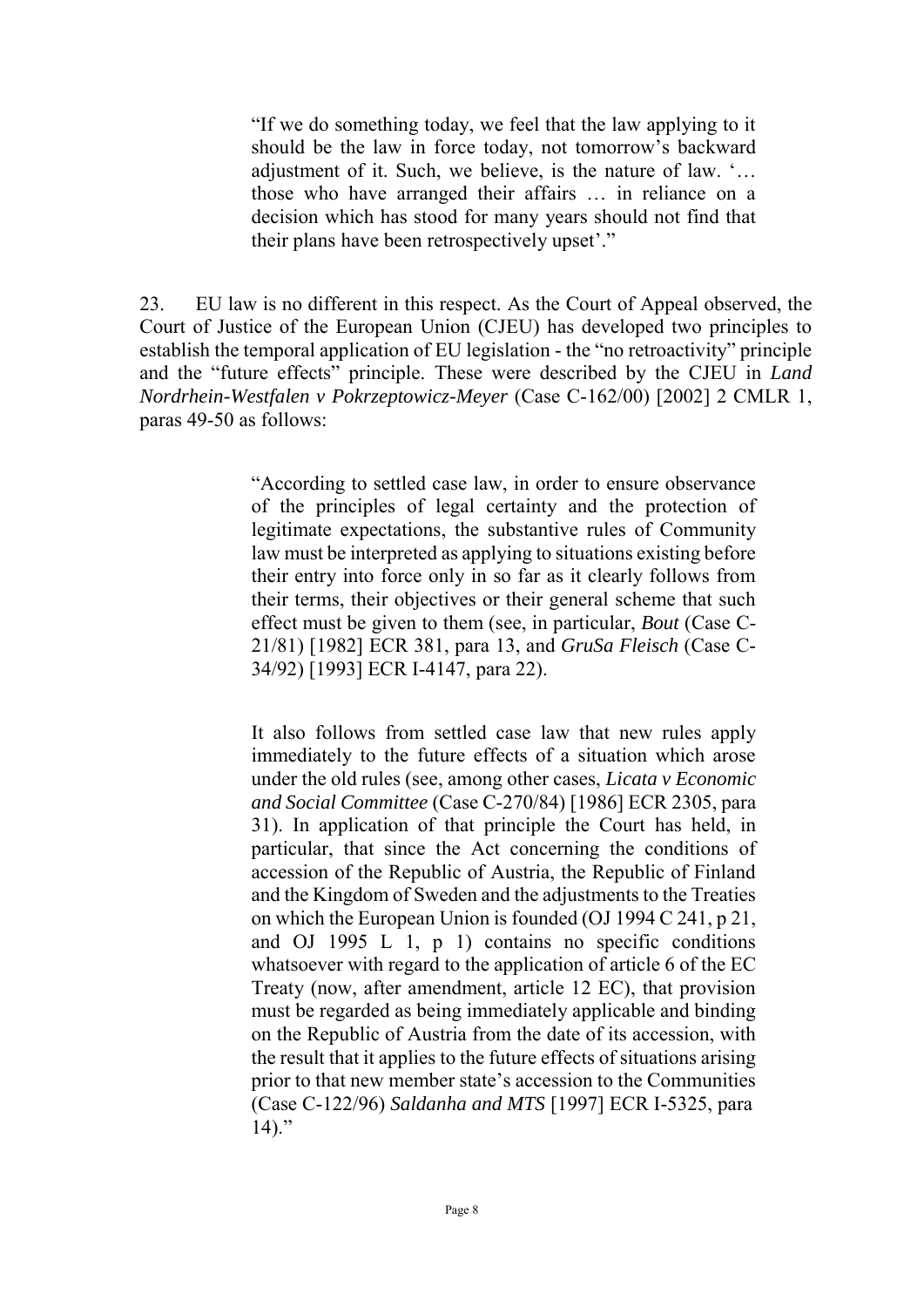24. The policy behind the no retroactivity principle is thus similar to that described in *Bennion* - the need to ensure "legal certainty" and to protect the "legitimate expectations" of those who have relied on the law as it previously stood. The future effects principle is simply the other side of the same coin. It is a method developed by the CJEU to avoid any retrospective effect and to ensure the immediate prospective application of legislation to ongoing legal relationships. The principle is necessary because it is not always easy to identify the point at which a right accrues. Employment provides a paradigm example. How should a new EU provision be applied to an ongoing employment relationship that had begun before the provision came into force? In *Land Nordrhein-Westfalen*, the CJEU answered that question by holding that "the application of a new rule … from the date of its entry into force, to a contract of employment concluded prior to its entry into force, cannot be regarded as affecting a situation arising prior to that date (para 52)." As Advocate General Jacobs explained at para 59 of his Opinion:

> "Applying a legal provision to a fixed-term employment contract which has not finally ended by the time that provision enters into force does not involve the retroactive application of the law; it entails only the immediate application of that provision to the effects in the future of situations which have arisen under the law as it stood before amendment."

25. The CJEU draws a distinction, therefore, between the retroactive application of legislation to past situations (which is prohibited unless expressly provided for) and its immediate application to continuing situations (which is generally permitted). The distinction was elucidated by Advocate General Jacobs in *Andersson v Svenska Staten* (Case C-321/97) [2000] 2 CMLR 191, para 57:

> "Retroactive effect consists in the application of the rule to situations which were permanently fixed before that rule came into force. Immediate effect, which, in principle, works likewise according to the principle tempus regit actum, consists in applying the rule to situations which are continuing."

26. The application of these principles presents a challenge when one is dealing with entitlement to an occupational retirement pension. Conventionally, the right to a pension accumulates over decades. During the time that the right is accruing, actuarial assumptions are made based on existing legal conditions, notwithstanding that the pension is payable in the future. Those assumptions are upset when, because of changes in social values, a new equal treatment provision is introduced. It is not immediately easy to identify the point at which entitlement to a pension becomes "permanently fixed" - whether for example at the date of retirement or when the pension is paid.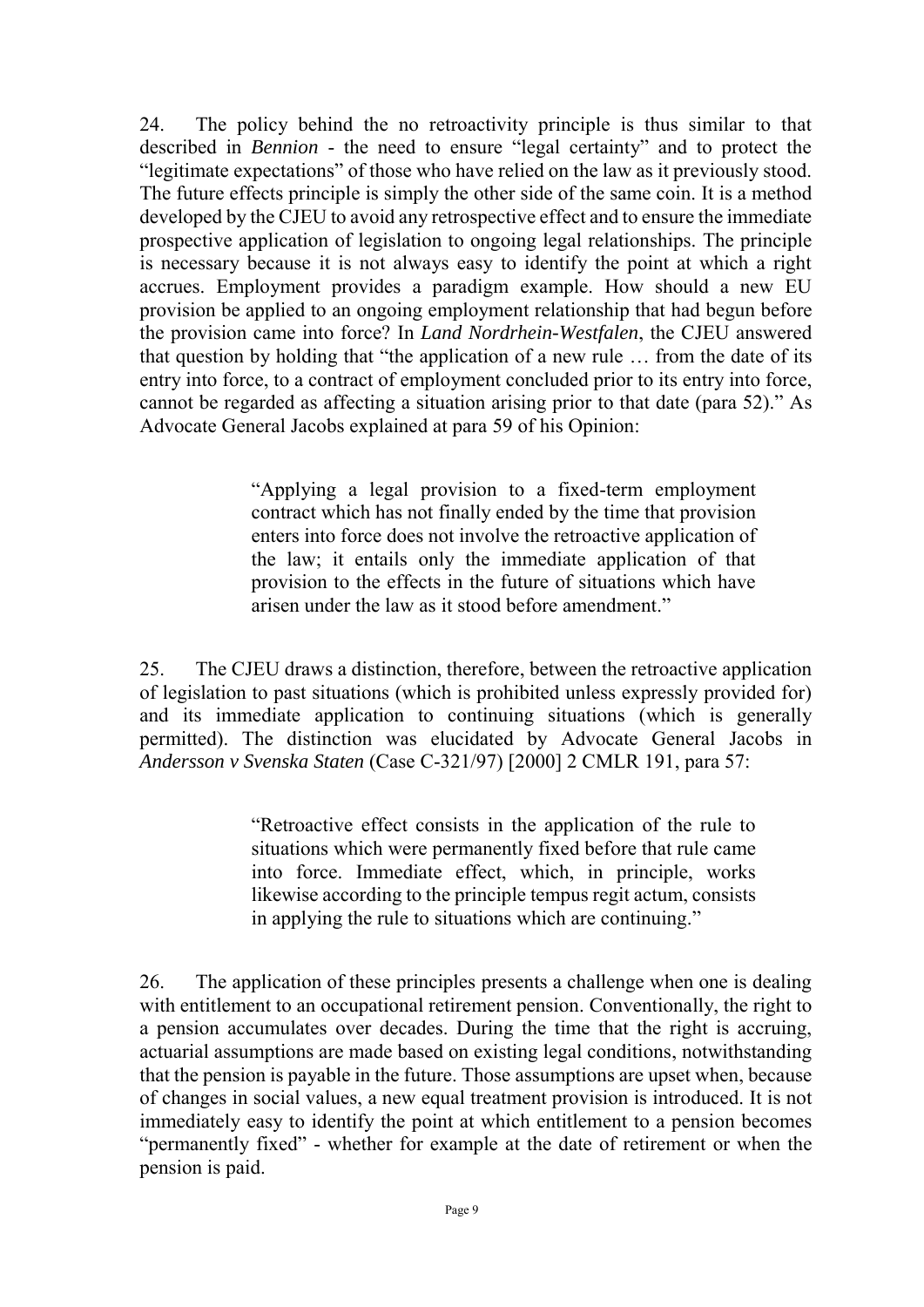#### *The Directive*

27. So far as are material to the circumstances of this case, the relevant passages from Recitals 11 and 12 of the Framework Directive are these:

> "(11) Discrimination based on religion or belief, disability, age or sexual orientation may undermine the achievement of the objectives of the EC Treaty, in particular the attainment of a high level of employment and social protection, raising the standard of living and the quality of life, economic and social cohesion and solidarity, and the free movement of persons.

> (12) To this end, any direct or indirect discrimination based on religion or belief, disability, age or sexual orientation as regards the areas covered by this Directive should be prohibited throughout the Community. …"

Article 1 provides that "The purpose of this Directive is to lay down a general framework for combating discrimination on the grounds of religion or belief, disability, age or sexual orientation as regards employment and occupation, with a view to putting into effect in the member states, the principle of equal treatment". Article 2 provides:

> "1. For the purposes of this Directive, the 'principle of equal treatment' shall mean that there shall be no direct or indirect discrimination whatsoever on any of the grounds referred to in article 1.

2. For the purposes of paragraph 1:

(a) direct discrimination shall be taken to occur where one person is treated less favourably than another is, has been or would be treated in a comparable situation, on any of the grounds referred to in article 1;

(b) indirect discrimination shall be taken to occur where an apparently neutral provision, criterion or practice would put persons having a particular ... sexual orientation at a particular disadvantage compared with other persons unless: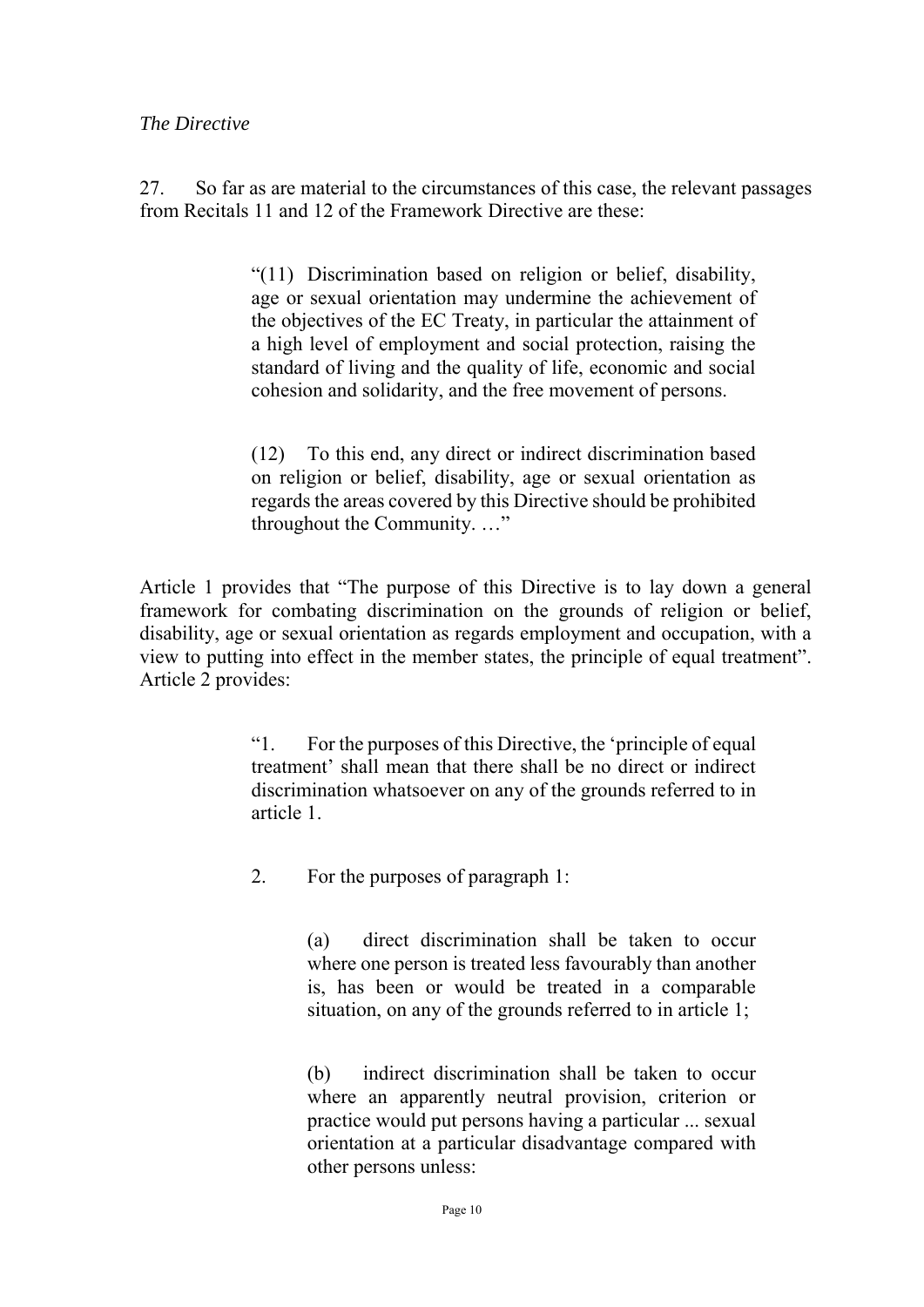(i) that provision, criterion or practice is objectively justified by a legitimate aim and the means of achieving that aim are appropriate and necessary ..."

#### *The appellant's arguments*

28. For the appellant, Mr Martin Chamberlain QC submits that the Court of Appeal has fundamentally misconstrued the nature of the issues involved in the jurisprudence of the CJEU. Mr Chamberlain argues that the line of cases on which the Court of Appeal relied are all concerned with temporal limitations imposed on claims for equal pay for men and women, not for claims for equal treatment in relation to pension entitlement for heterosexual and gay men and women. Moreover, that limitation was, he says, introduced as an exceptional measure to deal with the consequence of the abrupt, financially catastrophic impact that retrospective entitlement to equality of pay would have had on the economies of many member states of the EU.

### *The cases considered by the Court of Appeal*

29. In *Defrenne v Sabena* (Case 43/75) [1976] ECR 455; [1981] 1 All ER 122 (*Defrenne II*) the court held that article 119 had direct effect and could be relied on from the date by which it had required member states to implement the principle of equal pay (1 January 1962). The court recognised, however, that this would have far-reaching economic consequences. In light of these and the anticipated impact of large numbers of backdated claims, the court exceptionally limited the effect in time of its judgment, so that the direct effect of article 119 could not be relied on to support claims for pay periods before the judgment date (except those that had already been launched by that date). That this was a pragmatic decision, inspired by the combination of unusual circumstances surrounding the application of article 119, is clear from the final part of the judgment. In para 70 it referred to the fact that many undertakings could not have foreseen that they might become liable for claims from the date that member states were required to implement the principle of equal pay and that many might be driven to bankruptcy in consequence. Then at paras 72- 74, the court said this:

> "72. However, in the light of the conduct of several of the member states and the views adopted by the Commission and repeatedly brought to the notice of the circles concerned, it is appropriate to take exceptionally into account the fact that, over a prolonged period, the parties concerned have been led to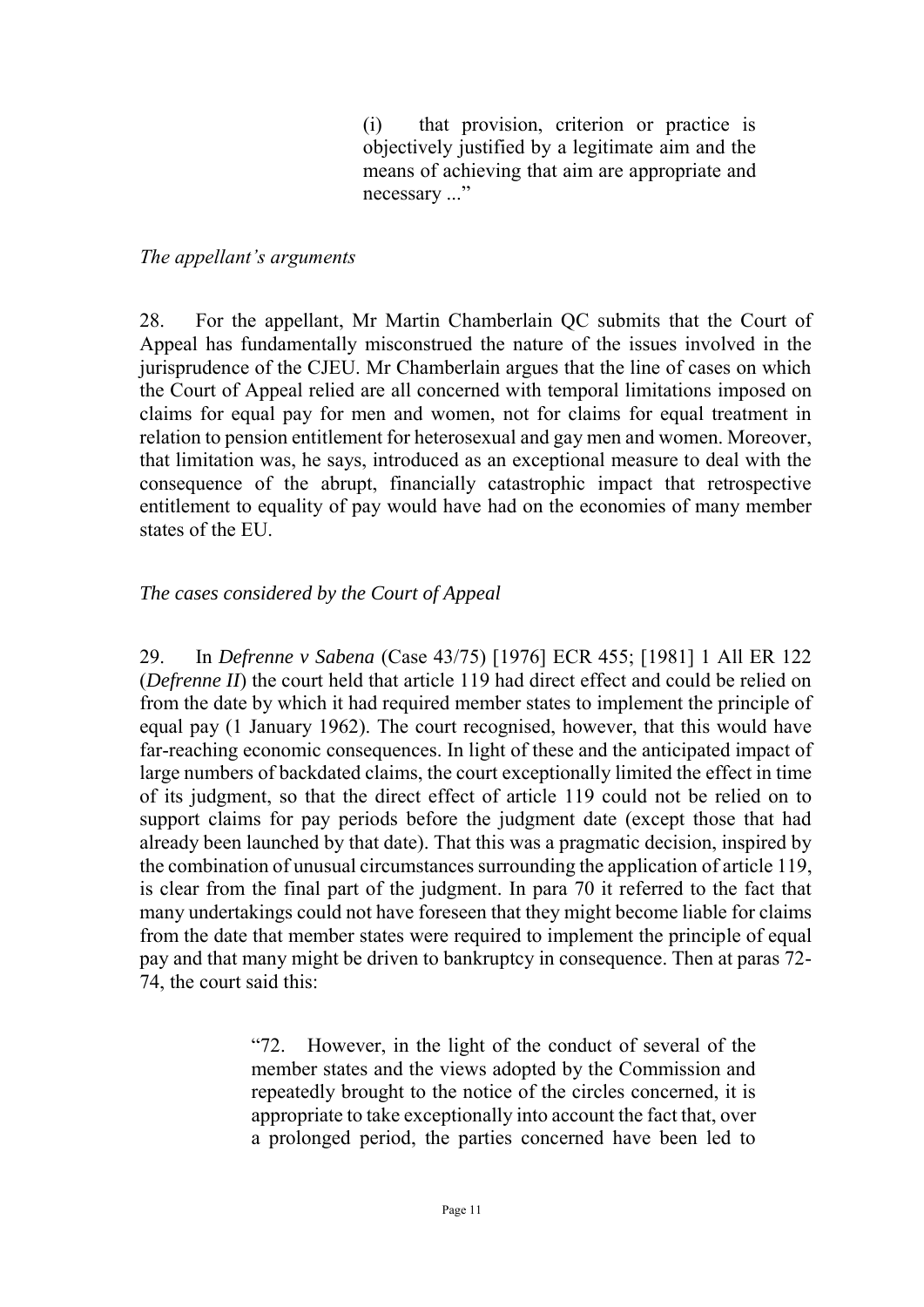continue with practices which were contrary to article 119, although not yet prohibited under their national law.

73. The fact that, in spite of the warnings given, the Commission did not initiate proceedings under article 169 against the member states concerned on grounds of failure to fulfil an obligation was likely to consolidate the incorrect impression as to the effects of article 119.

74. In these circumstances, it is appropriate to determine that, as the general level at which pay would have been fixed cannot be known, important considerations of legal certainty affecting all the interests involved, both public and private, make it impossible in principle to reopen the question as regards the past."

30. It is clear from these passages that the CJEU was not propounding a general rule relating to the *retrospective application of legislation*. Rather, it was expressing an exception to the general rule that *judicial decisions* will generally have retrospective application. The statement in para 5 of Lewison LJ's judgment (see para 12 above) that "EU legislation does not have retroactive effect unless, exceptionally, it is clear from its terms or general scheme that the legislator intended such an effect," though no doubt correct, is not supported in any way by *Defrenne II*. Moreover, the statement that the legitimate expectations of those concerned are required to be "duly respected" must also be approached with some caution in the context of judicial decisions, which are generally retroactive. In *Defrenne II*, it was the combination of the expectations of undertakings (fuelled as they were by the inaction of the Commission) and the circumstance that considerable financial hardship might accrue which led the court to take the exceptional course which it did.

31. *Bilka-Kaufhaus GmbH v Weber von Hartz* (Case C-170/84) [1986] ECR 1607; [1986] 2 CMLR 701 determined that benefits under an occupational pension scheme amounted to "pay" within the meaning of article 119, being "consideration received by the worker from the employer in respect of his employment" (para 22). The issue whether there was entitlement to benefits deriving from service before article 119 should have been implemented in Germany did not arise.

32. *Barber v Guardian Royal Exchange Assurance Group* (Case C-262/88) [1990] ECR I-1889; [1991] 1 QB 344 involved a different question from that in *Bilka-Kaufhaus*. The issue in *Barber* was whether benefits under contracted-out schemes fell within "pay" for the purposes of article 119. The court held that they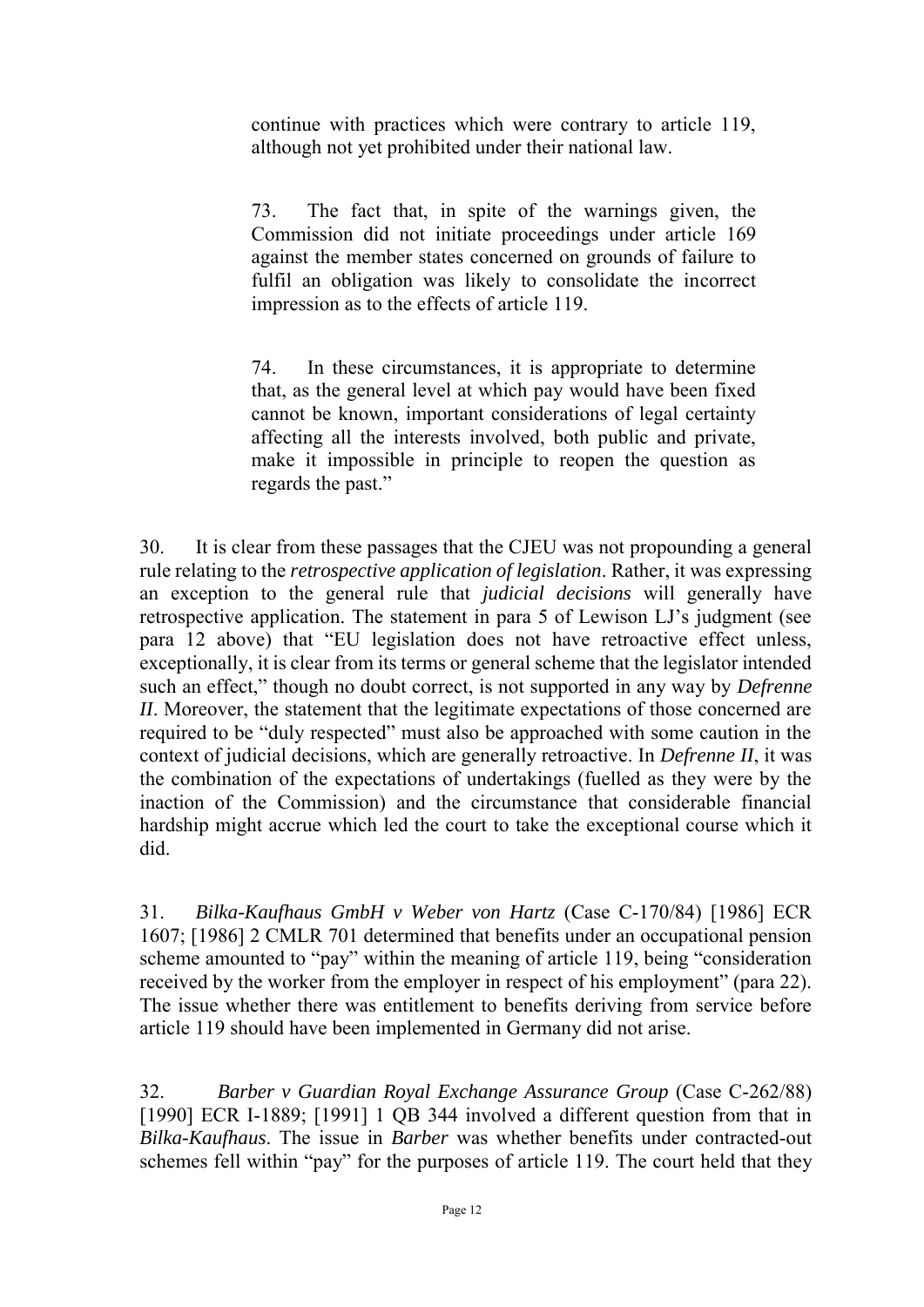did - para 28. Under the cross heading, *"Effects of this judgment ratione temporis"* the court considered in paras 40-44 the question whether the judgment should be restricted in relation to any retrospective effect. Some passages from these paragraphs are of significance in understanding whether this case has any bearing on the principle of non-retroactivity of legislation. At para 40 the court recorded the submissions of the Commission and the UK government:

> "40. … the Commission has referred to the possibility for the court of restricting the effect of this judgment ratione temporis in the event of the concept of pay, for the purposes of the second paragraph of article 119 of the Treaty, being interpreted in such a way as to cover pensions paid by contracted-out private occupational schemes, so as to make it possible to rely on this judgment only in proceedings already pending before the national courts and in disputes concerning events occurring after the date of the judgment. For its part the United Kingdom emphasised at the hearing the serious financial consequences of such an interpretation of article 119. The number of workers affiliated to contracted-out schemes is very large in the United Kingdom and the schemes in question frequently derogate from the principle of equality between men and women, in particular by providing for different pensionable ages."

33. Referring to its judgment in *Defrenne II*, the court then made clear in para 41 that taking the course that the Commission and the UK government had invited it to follow was only possible as an exceptional measure. It said that "it may, *by way of exception, taking account of the serious difficulties which its judgment may create* as regards events in the past, be moved to restrict the possibility for all persons concerned of relying on the interpretation which the court, in proceedings on a reference to it for a preliminary ruling, gives to a provision." (emphasis added)

34. Another factor in play in the court's decision to restrict the effect of its judgment was that, because of earlier Directives, "the member states and the parties concerned were reasonably entitled to consider that article 119 did not apply to pensions paid under contracted-out schemes and that derogations from the principle of equality between men and women were still permitted in that sphere" - para 43. This factor carries echoes of the situation which pertained in *Defrenne II.* As in that case, the decision in *Barber* does not constitute an example of a general principle of non-retroactivity for EU legislation. It is, rather, an instance of curtailing what would otherwise be the logical application of the judgment to existing and precedent situations for essentially practical reasons.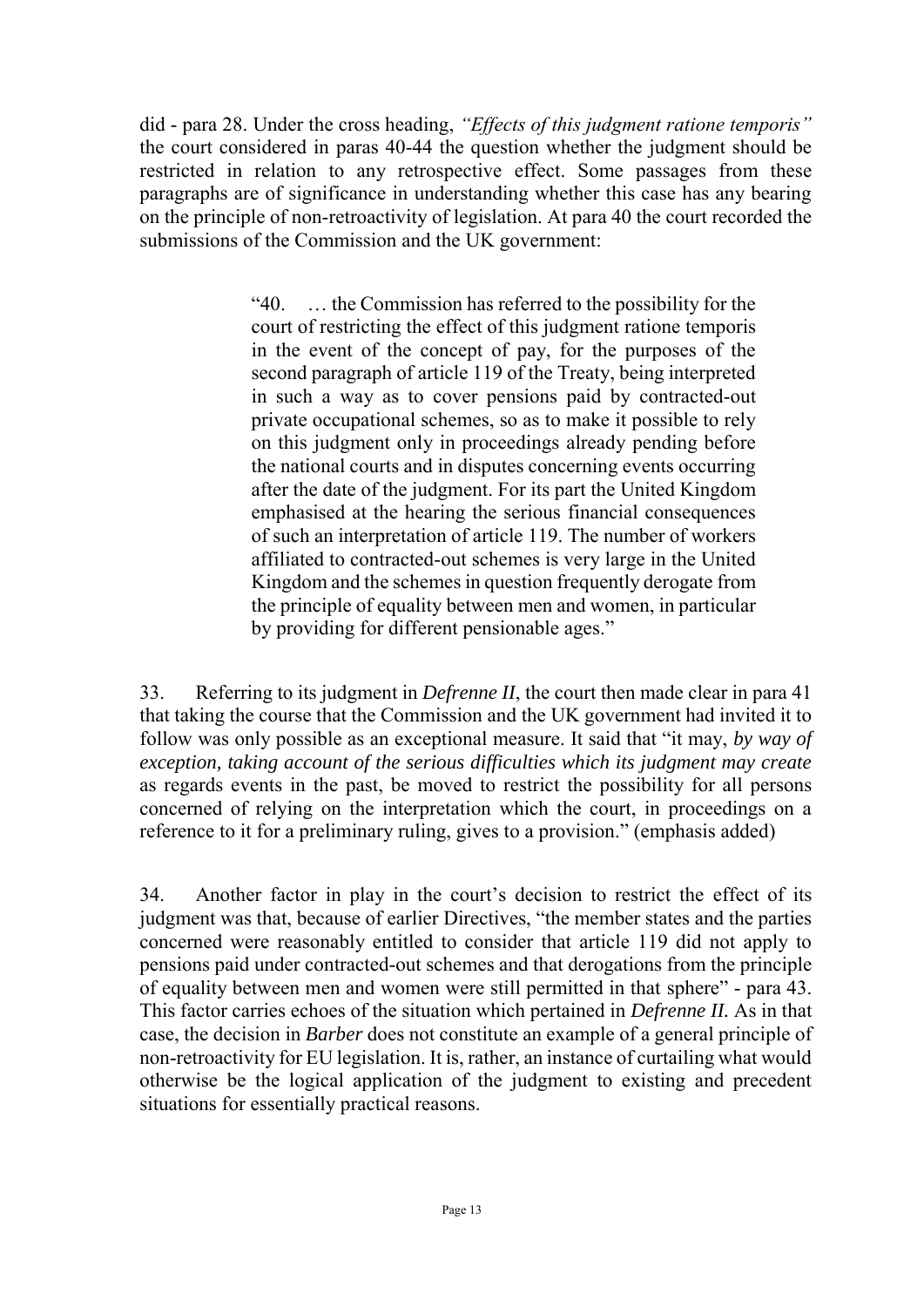35. The scope of the *Barber* limitation was considered in *Ten Oever v Stichting Bedrijfspensioenfonds voor het Glazenwassers- en Schoonmaakbedrijf* (Case C-109/91) [1993] ECR I-4879; [1995] ICR 7. That case related to an occupational pension scheme. Until 1 January 1989 rules of the scheme provided for survivors' pensions for widows only, but after that date widowers also were entitled to pensions. After the death in October 1988 of the applicant's wife, who had been a member of the scheme, he requested but was refused the grant of a widower's pension. He brought proceedings for a declaration that he was entitled to the pension because such a pension was to be treated as "pay" within the meaning of article 119 of the EEC Treaty and that no discrimination between men and women was permissible. The national court referred to the Court of Justice the questions whether "pay" in article 119 covered non-statutory benefits to surviving relations and, if so, from what date the applicant could claim a widower's pension.

36. Various possible interpretations of the effect of the *Barber* limitation were considered by the judge rapporteur and the Advocate General - see AG10. One of these was "to apply equal treatment to all pension payments made after 17 May 1990 [the date of the *Barber* judgment], including benefits or pensions which had already fallen due and … irrespective of the date of the periods of service during which the pension accrued." Advocate General Van Gerven explained in AG13-17 why he considered that it was not appropriate to do so. An important passage appears at AG13:

> "Before I take my position on the effect in time of *Barber v Guardian Royal Exchange Assurance Group* (Case C-262/88) [1990] ICR 616, I consider it important to clarify the rationale which led the court to introduce that limitation into its judgment. That that is an unusual step needs no demonstration, given the declaratory character which in principle attaches to the court's interpretation of Community law pursuant to article 177 of the EEC Treaty: … That was formulated by the court in *Amministrazione delle Finanze dello Stato v Denkavit Italiano Srl* (Case 61/79) [1980] ECR 1205, 1223-1224, paras 16-18 and *Amministrazione delle Finanze dello Stato v Meridionale lndustria Srl* (Cases 66/79, 127/79, 128/79) [1980] ECR 1237, 1260-1261, paras 9-11:

> > 'The interpretation which, in the exercise of the jurisdiction conferred on it by article 177, the Court of Justice gives to a rule of Community law clarifies and defines where necessary the meaning and scope of that rule as it must be or ought to have been understood and applied from the time of its coming into force. It follows that the rule as thus interpreted may, and must, be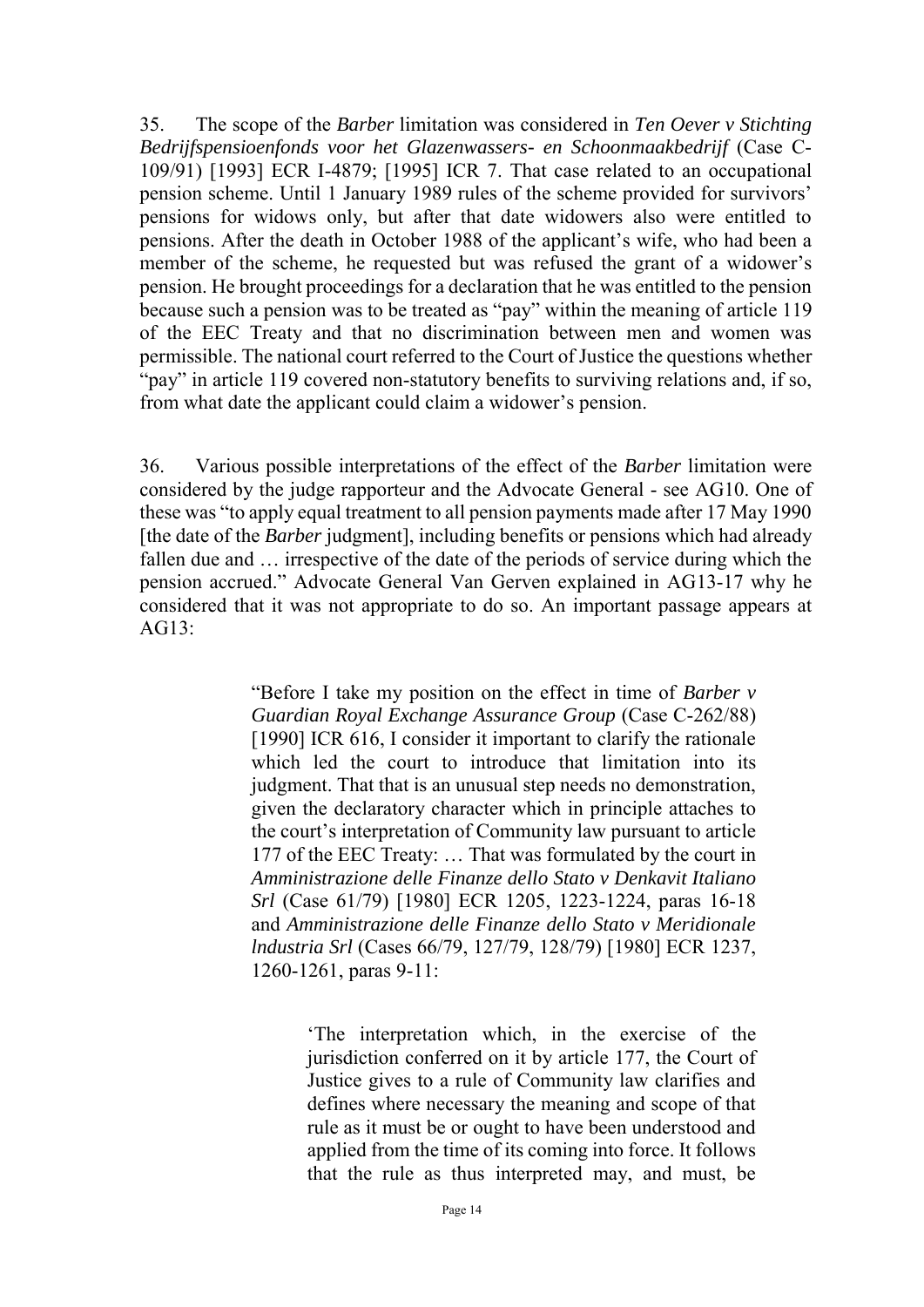applied by the courts *even to legal relationships arising and established before the judgment ruling on the request for interpretation*, provided that in other respects the conditions enabling an action relating to the application of that rule to be brought before the courts having jurisdiction, are satisfied.

As the court recognised in its judgment of 8 April 1976 in *Defrenne v Sabena* (Case C-43/75) [1976] ECR 455, it is only exceptionally that the court may, in application of the general principle of legal certainty inherent in the Community legal order and in taking account of the serious effects which its judgment might have, as regards the past, on legal relationships established in good faith, be moved to restrict for any person concerned the opportunity of relying on the provision as thus interpreted with a view to calling in question those legal relationships' …" (emphasis added)

37. Once again, the exceptionality of restricting the full availability of a right declared by the CJEU as deriving from an EU measure is emphasised. AG Van Gerven was clearly heavily influenced to the view that a restriction on the availability of the right was essential because of the dire financial consequences that would otherwise follow. They had been described in the Judge Rapporteur's report at p 86. If the option discussed above had been chosen, "the additional financial impact on occupational pension schemes would be at least £45 billion, and [under another canvassed option] £33 billion. [To these figures would have to be] added approximately £2 billion per annum required in any event to meet the effect of equalisation of pensions for the future." It is unsurprising, therefore, that in para 26, AG Van Gerven stated that the financial consequences of allowing article 119 to have retroactive effect would be "catastrophic".

38. It is important to recognise, however, that AG Van Gerven accepted that a literal reading of the *Barber* judgment *would* apply equal treatment to all pension payments made after 17 May 1990, including those which had already fallen due irrespective of the date of the periods of service during which the pension accrued. At para 19 he said:

> "On a literal reading, it may indeed be asserted that the effects of an occupational pension are only fully exhausted once the pension has been paid in full to the retired employee. [He then explained why that could not be permitted by continuing …] Such a reading would mean that the temporal limitation of the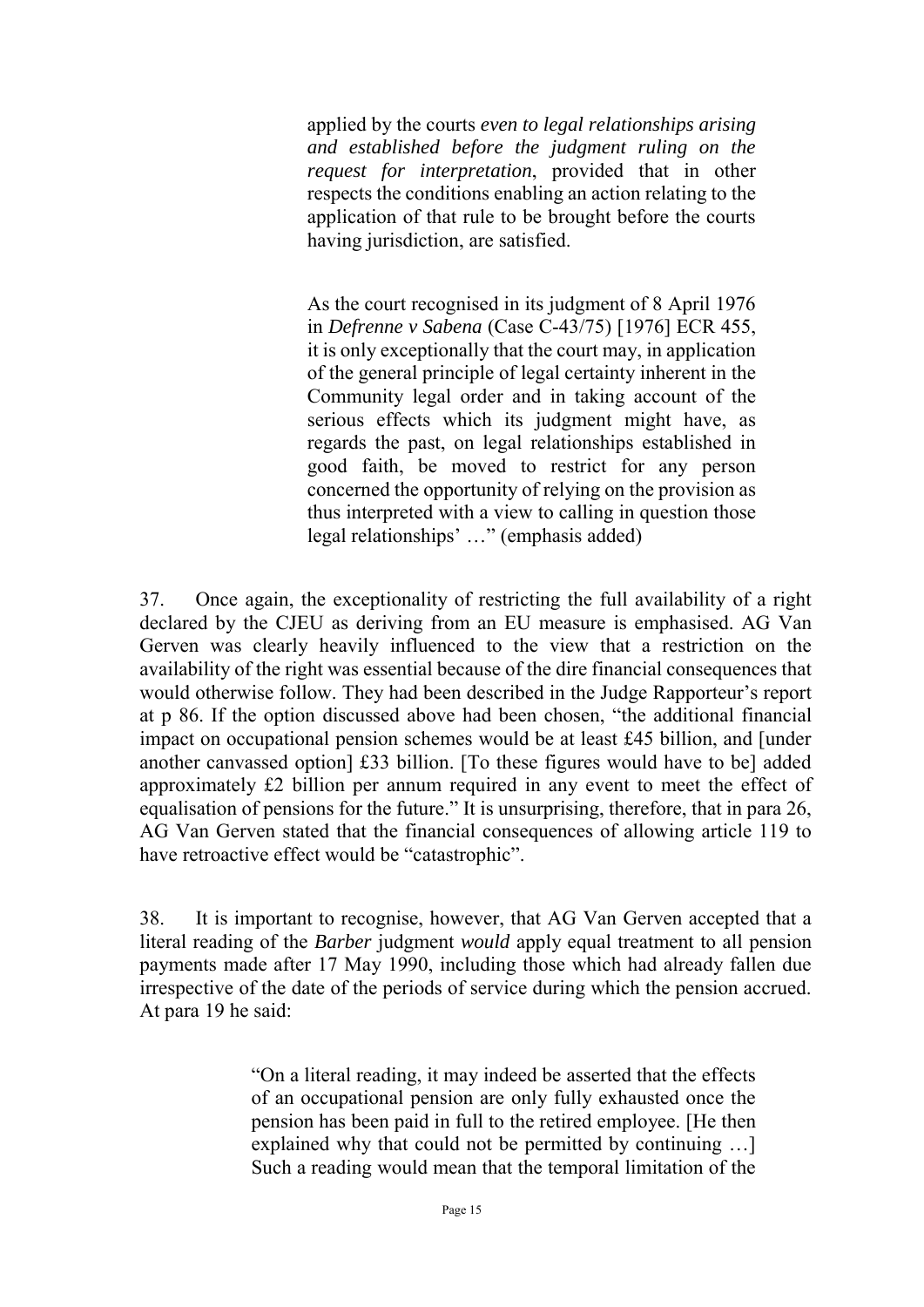judgment decided on by the Court would have almost no significance and that the useful effect of the limitation imposed by the Court would largely vanish."

39. The Advocate General expanded on his reasons for adopting the more restrictive interpretation of *Barber* in para 21:

> "The fact that the good faith of the parties concerned, in particular of employers and occupational pension funds, is to be taken into account means that, before *Barber*, those parties, in the belief that article 119 … was not applicable, could promise pensions and make payments based on a different pensionable age for men and women. The financial balance of the pension schemes concerned could therefore be maintained on that basis before the judgment. Only in respect of periods of service after *Barber* did employers know that, in administering occupational pension schemes and calculating the contributions to be made to them, account had to be taken of a pensionable age which was the same for men and women. If no account were taken of their good faith and that of pension scheme administrators, that would entail serious financial problems for pension schemes. All these factors argue in favour of not allowing obligations entered into and payments made before the date of the *Barber* judgment to be affected."

40. The court accepted the more restrictive definition, stating at para 19:

"Given the reasons explained in *Barber* [1990] ICR 616, 672, para 44, for limiting its effects in time, it must be made clear that equality of treatment in the matter of occupational pensions may be claimed only in relation to benefits payable in respect of periods of employment subsequent to 17 May 1990, the date of the judgment in *Barber*, subject to the exception in favour of workers or those claiming under them who have, before that date, initiated legal proceedings or raised an equivalent claim under the applicable national law."

41. The court thus allied itself closely to the reasons in *Barber* (discussed in paras 33 and 34 above) for espousing and extending to occupational pension schemes a similar restriction on the retroactive effect of article 119.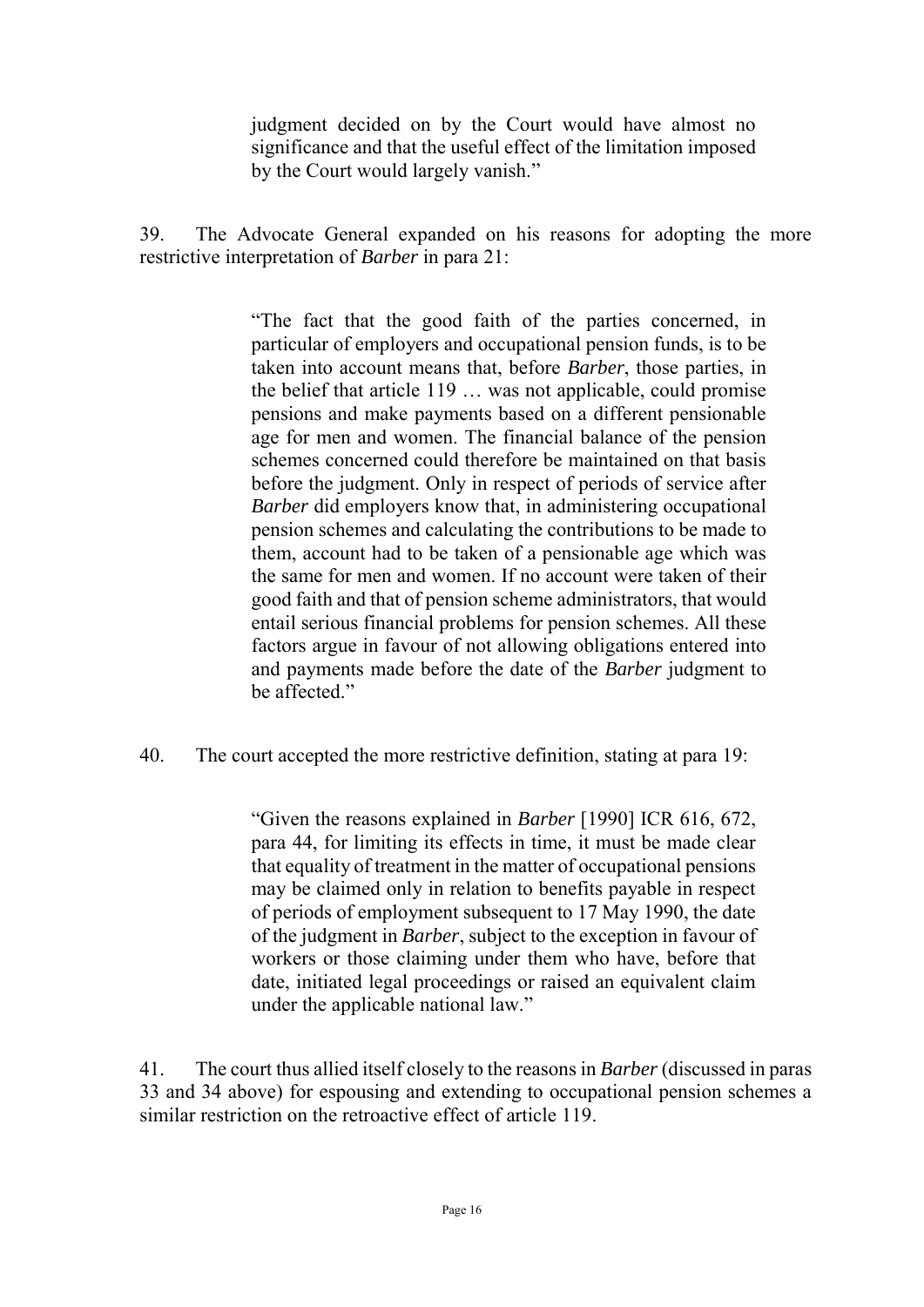42. *Vroege v NCIV Instituut voor Volkshuisvesting BV* (Case C-57/93) [1994] ECR I-4541; [1995] 1 CMLR 881, concerned a pension scheme that until 1990 did not admit married women. Among the questions referred to the CJEU was whether the *Barber* limitation applied to Mrs Vroege's claim for equal access to the scheme. The court said that it was "important to remember the context in which it was decided to limit the effects in time of the *Barber* judgment" (para 20), and reaffirmed the two "essential criteria" for such a limitation, *viz*, "the general principle of legal certainty … and the serious difficulties which its judgment may create as regards the past for legal relations established in good faith" (para 21), both of which had been met in *Barber* (paras 22-25). On that basis, it stated that the Barber limitation "concerns only those kinds of discrimination which employers and pension schemes could reasonably have considered to be permissible owing to the transitional derogations for which Community law provided and which were capable of being applied to occupational pensions" - para 27.

43. The Court of Appeal in the present case understood the decision in *Ten Oever* to establish a general principle of EU law, to the effect that entitlement to a survivor's pension is "permanently fixed" as it is earned. It concluded that the same principle could be applied where the law is changed not by a judgment, but by legislation. It was influenced to this view by the opinion that the same policy considerations lay behind the no retroactivity principle and the CJEU's power to limit the retrospective application of its judgments. To an extent, the same policy considerations are in play. In both scenarios one can acknowledge the need to ensure legal certainty and to protect the legitimate expectations of those who rely on the law as it was thought to be.

44. But it is vital to keep the two concepts distinct. "No retroactivity" and "future effects" are principles of law which apply to all EU legislation, unless a contrary intention can be found. The *Barber* exception is an example of a technique used by the CJEU to limit the generally retroactive application of its *judgments*, which it will only exercise in the most exceptional circumstances and where the impact would be truly "catastrophic". The court limits the temporal application of its judgments in cases where reliance has been placed on a different understanding of the law and legitimate expectations may be upset, but only in the most special circumstances. Therefore, how the court exceptionally applies a temporal limitation to one of its rulings has no inevitable bearing on the temporal application of legislation as a matter of principle.

45. Mr Chamberlain submits that all the cases considered by the Court of Appeal and the EAT, in so far as they concerned article 119, involved the application of the exceptional limitations imposed in *Defrenne II* and *Barber*. None expressed a general rule that immediate application of EU legislation at the point of enactment should normally be avoided. On the contrary, the consistent theme of the CJEU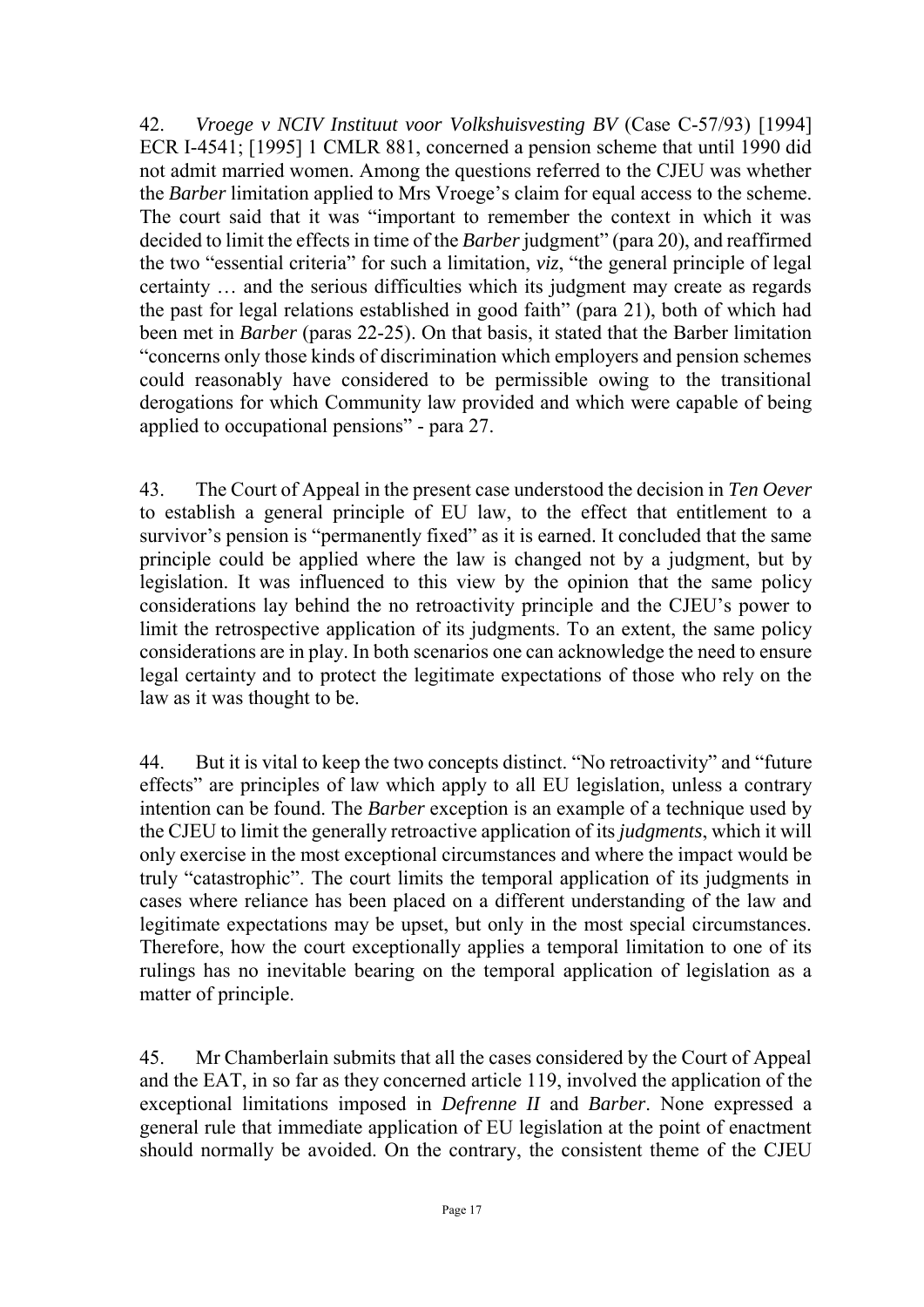jurisprudence was that rights established by legislation should be activated at the time that they were stated to exist.

46. I agree with Mr Chamberlain's analysis of the relevant jurisprudence and I turn now to consider his principal argument that two recent decisions of the Grand Chamber of the CJEU (which troubled the Court of Appeal because of their perceived incongruence with what that court considered to be the fundamental principles governing retroactivity) put success for Mr Walker's claim beyond doubt. Those decisions are *Maruko v Versorgungsanstalt der Deutschen Bühnen* [2008] ECR I-1757; [2008] All ER (EC) 977; (*Maruko*) and *Römer v Freie und Hansestadt Hamburg* (Case C-147/08) [2011] ECR I-3591, [2013] 2 CMLR 11 (*Römer*).

## *Maruko*

47. The claimant in *Maruko* was a registered life partner of a designer of theatrical costumes who had been a member of the German theatre pension institution (VddB). After his partner's death in 2005, the VddB refused Mr Maruko the pension which would have been paid automatically to a surviving spouse. He brought a claim before the Bavarian Administrative Court, which referred several questions to the Court of Justice. The most pertinent of these for present purposes is the fifth. This was whether entitlement to the survivor's benefits should be restricted to the period from 17 May 1990 in the light of *Barber*, as considered in *Coloroll Pension Trustees Ltd v Russell* (Case C-200/91) [1995] All ER (EC) 23; [1994] ECR I-4389. The spouse's pension in issue arose from Mr Maruko's service and contributions during a period that started in 1959 and ended (in all likelihood) before 2003.

48. Although the question proceeded on the premise that any limitation to the relevant period of service would be from the date of the *Barber* judgment, the CJEU's summary of the issue makes it clear that it considered that wider considerations were potentially at stake, for it said at para 74 that the referring court "seeks to know whether … entitlement to the survivor's benefit … must be restricted in time and in particular to periods subsequent to [the *Barber* judgment]".

49. The pension fund in the *Maruko* case presented an argument similar to that advanced by the Secretary of State in the present appeal. It suggested that, to take account of service before the Framework Directive's implementation deadline would give the Directive retrospective effect. The court summarised that argument in para 75: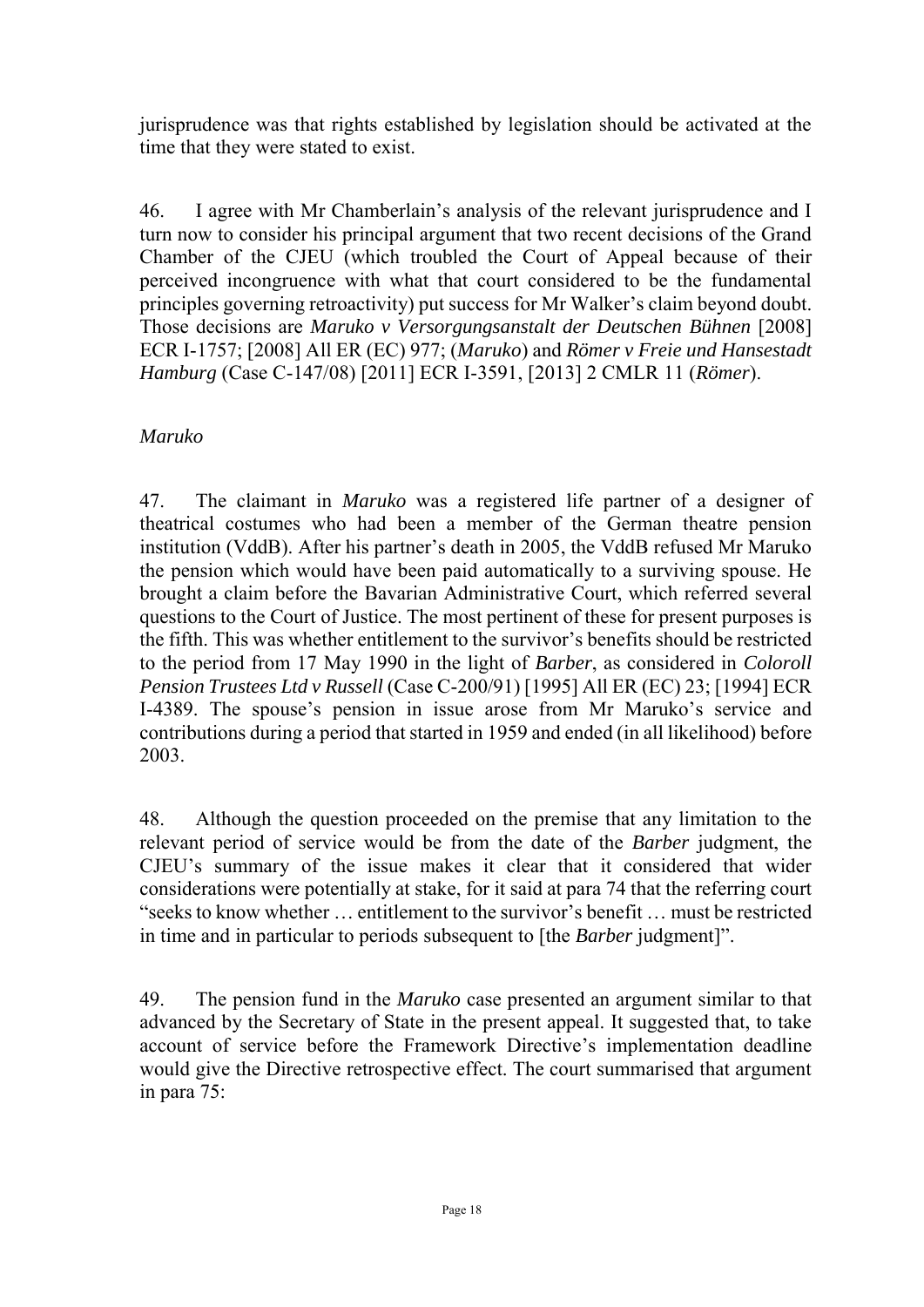"The VddB considers that the case which led to the judgment in *Barber*'s case differs, on its facts and in law, from the case in the main proceedings and that Directive 2000/78 cannot be given retroactive effect by means of a decision that the Directive applied at a date prior to the date of expiry of the period allowed to member states for its transposition."

## 50. At paras 77-79, the CJEU unambiguously rejected that argument:

"77. It is clear from the case law that the court may, exceptionally, taking account of the serious difficulties which its judgment may create as regards events in the past, be moved to restrict the possibility for all persons concerned of relying on the interpretation which the court gives to a provision in response to a reference for a preliminary ruling. A restriction of that kind may be permitted only by the court, in the actual judgment ruling upon the interpretation sought (see inter alia *Barber* at para 41; and *Meilicke v Finanzamt Bonn-Innenstadt* (Case C-292/04) [2007] 2 CMLR 19 at para 36).

78. There is nothing in the documents before the court to suggest that the financial balance of the scheme managed by VddB is likely to be retroactively disturbed if the effects of this judgment are not restricted in time.

79. It follows from the foregoing that the answer to the fifth question must be that there is no need to restrict the effects of this judgment in time."

51. The material ruling of the court was that "The combined provisions of articles 1 and 2 of Directive 2000/78 preclude legislation such as that at issue in the main proceedings under which, after the death of his life partner, the surviving partner does not receive a survivor's benefit equivalent to that granted to a surviving spouse". The effect of this, as regards Mr Walker and his husband, is unmistakable. If he survives Mr Walker, his husband is entitled to a spouse's pension on the same basis as would a wife.

#### *Römer*

52. This was a case of a pensioner who had been in a registered life partnership. His claim was for the same supplementary pension payments that were given to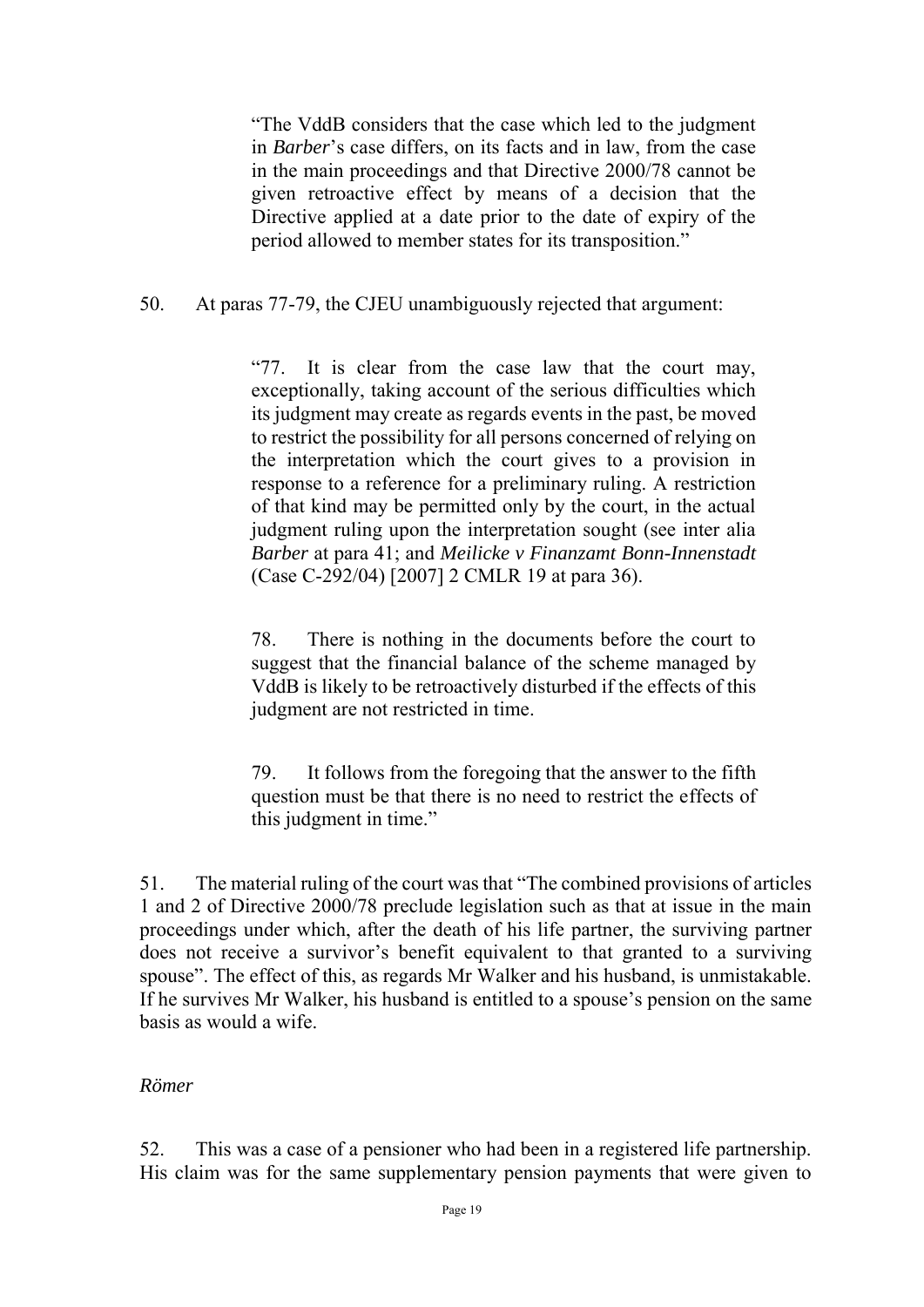married pensioners. His pension rights arose from contributions paid during a period of service from 1950 until 31 May 1990. The CJEU held that he was entitled to equal treatment if German life partnerships were comparable to marriage.

53. One of the supplementary questions which the court considered was whether, if Mr Römer was entitled to pension payments, their amount should be calculated only by reference to the contributions that were made after the *Barber* judgment. Advocate General Jääskinen approached this question on the basis that any limitation of the period of service to be considered would require a restriction on the otherwise natural application of the principle that contemporaneous discrimination was forbidden unless exceptional circumstances would justify such a restriction (AG157-158). As it happened, no party had requested one in the *Römer* case, and it was, moreover, "by no means apparent from the documents in the case that the financial balance of the supplementary pension scheme managed by the defendant in the main proceedings risks being retroactively disturbed by the lack of such limitation." (AG159)

54. In the circumstances, the CJEU held that *Barber* had no bearing on Mr Römer's entitlement. Neither the Federal Republic of Germany nor the Freie und Hansestadt Hamburg had suggested any limitation in time of the effects of the present judgment and no evidence submitted to the court indicated that they should be so limited.

55. From this it is clear that, unless evidence establishes that there would be unacceptable economic or social consequences of giving effect to Mr Walker's entitlement to a survivor's pension for his husband, at the time that this pension would fall due, there is no reason that he should be subjected to unequal treatment as to the payment of that pension.

## *The decisions of the EAT and the Court of Appeal*

56. Mr Chamberlain submitted that the EAT wrongly took AG Van Gerven's description of pension benefits in *Ten Oever* as "deferred pay" as equating the time at which a pension right accrues with the time at which any discrimination in the provision of resulting benefits is to be judged. I agree that the EAT was wrong to do so. The point of unequal treatment occurs at the time that the pension falls to be paid. If Mr Walker married a woman long after his retirement, she would be entitled to a spouse's pension, notwithstanding the fact that they were not married during the time that he was paying contributions to his pension fund. Whether benefits referable to those contributions are to be regarded as "deferred pay" is neither here nor there, so far as entitlement to pension is concerned. Mr Walker was entitled to have for his married partner a spouse's pension at the time he contracted a legal marriage. The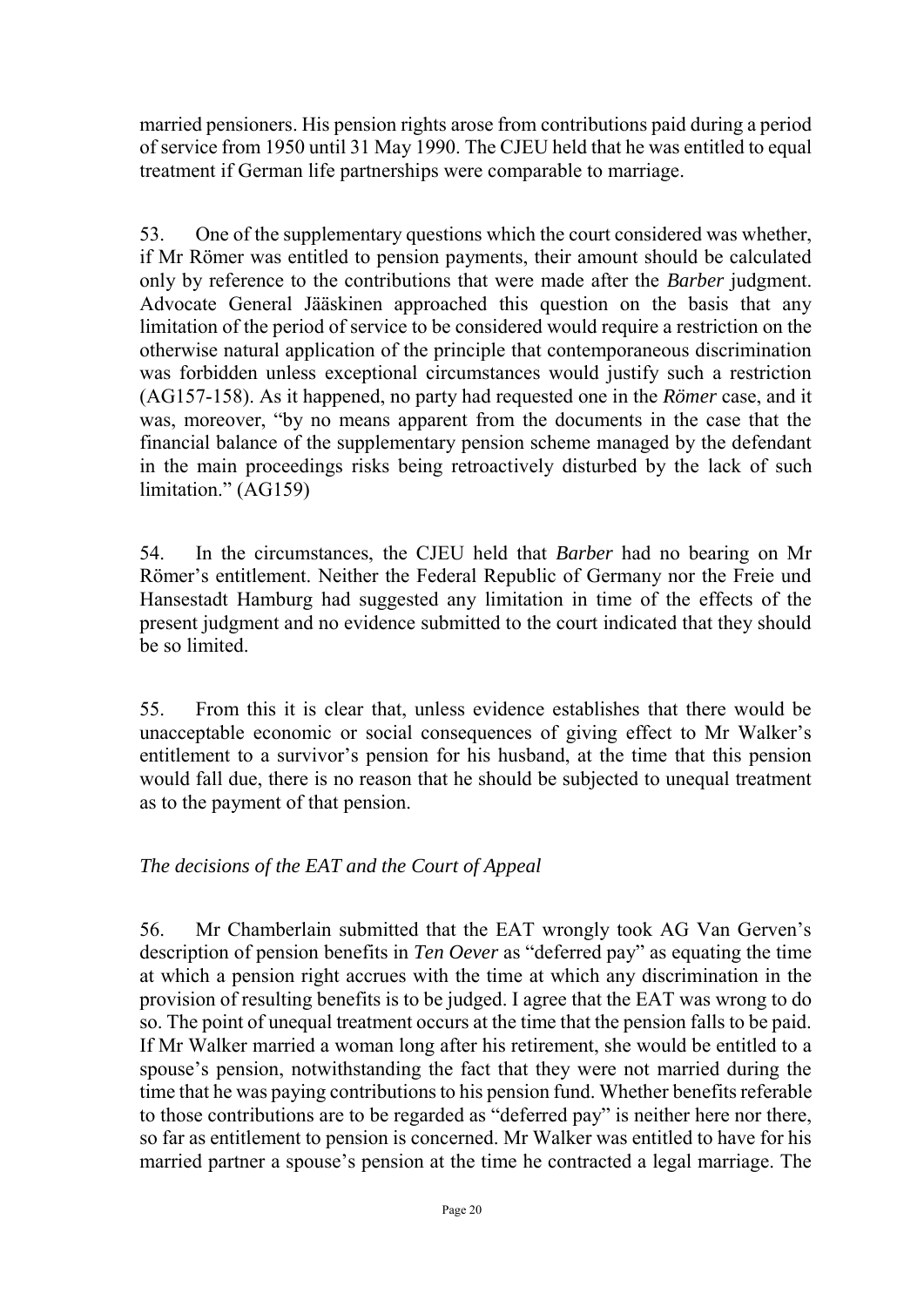period during which he acquired that entitlement had nothing whatever to do with its fulfilment.

57. As AG Jääskinen said in *Römer* at AG160:

"In the hypothetical case that Mr Römer had been able to enter into a marriage in October 2001, instead of a life partnership, the Freie und Hansestadt Hamburg would have had to increase the supplementary pension paid to him ... The financing of the retirement scheme concerned must have been planned taking into account the possibility of changes in the marital status of pensioners."

58. Likewise, the financing of Innospec's retirement scheme should have been planned taking into account a possible change in Mr Walker's marital status. He could not have been denied entitlement to a spouse's pension if, perfectly legally, he married a woman after he retired. His marriage to his current partner is just as legal as would be a heterosexual marriage. His entitlement to a spouse's pension is equally well-founded.

59. The Court of Appeal considered that the *Barber* case explained how the future effects principle should be applied to the Framework Directive. At para 11 of his judgment, Lewison LJ said of the exception in *Barber*, "The concept underpinning this limitation on the effect of the judgment is, in my judgment, the same concept that distinguishes between situations that are permanently fixed or established and those that are not." In fact, none of the *Barber* line of cases mentions the future effects principle. As Mr Chamberlain submitted, this is because that principle is concerned with the effects of legislation, whereas *Barber* and *Ten Oever*  dealt with temporal limitations on judgments.

60. The approach of the Court of Appeal led it to the same conclusion as the EAT, in equating the time at which a right to a pension accrues with the time at which discrimination in the provision of benefits is to be judged. The implication of this approach was considered by Professor Wintemute in an article in (2014) 43 ILJ 506, 510, commenting on the EAT judgment when he said:

> "The implication of the EAT's analogy was that, from 1980 to 2003, Mr Walker had been paid the lower 'gay wage' (one with no expectation that a survivor's pension would ever be paid to the employee's surviving partner despite the employee's equal contributions to the pension scheme), rather than the higher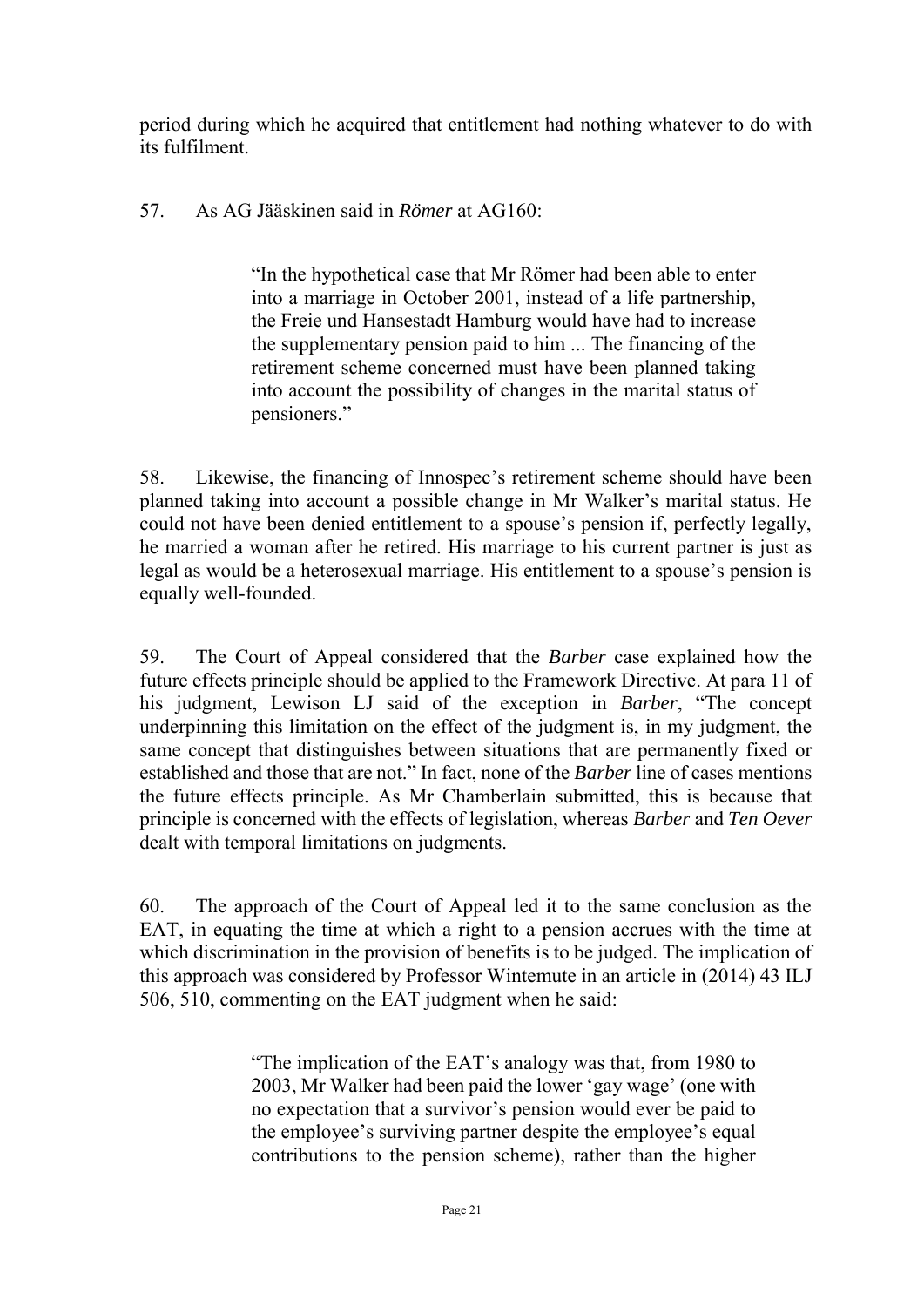'heterosexual wage' (one with an expectation that a survivor's pension might be paid to the employee's surviving spouse based on the employee's contributions to the pension scheme)."

61. This illustrates the essential flaw in the approach of the EAT and the Court of Appeal. The salary paid to Mr Walker throughout his working life was precisely the same as that which would have been paid to a heterosexual man. There was no reason for the company to anticipate that it would not become liable to pay a survivor's pension to his lawful spouse. The date when that pension will come due, provided Mr Walker and his partner remain married and his partner does not predecease Mr Walker, is the time at which denial of a pension would amount to discrimination on the ground of sexual orientation.

62. Dealing with *Maruko* Lewison LJ said that the fifth question which the referring court had posed (set out at para 47 above) was "very puzzling" - para 37. He suggested (at para 40) that the court had given "an unnecessary answer to the wrong question." Undoubtedly, the referring court's reference to 17 May 1990 was misplaced - how could that date, being the date of the *Barber* judgment on equal pay under article 119, have any possible relevance to the temporal application of the judgment in *Maruko* on equal treatment under the Framework Directive? But the Court plainly understood the referring court as asking essentially whether the effect of its judgment should be "limited in time". That question is only puzzling or unnecessary if one proceeds on the assumption that there is a general rule that the time at which a pension right accrues should be equated with the time at which discrimination in the provision of resulting benefits occurs. For the reasons given earlier, I do not consider that this is correct. The response given to the fifth question in *Maruko* is therefore perfectly explicable and provides the inescapable answer in Mr Walker's case.

63. In order to deal with the Court of Appeal's treatment of the *Römer* decision, it is necessary to say a little more about the questions referred to the CJEU in that case. The fifth question had two parts which the CJEU interpolated as 5(a) and (b). Question 5(a) asked whether, if the domestic legislation contravened the Framework Directive, Mr Römer was entitled to supplementary pension payments in line with married people before that legislation was amended. This was answered affirmatively by the court - see paras 53-56. Question 5(b) was whether, if the domestic legislation contravened the Directive, Mr Römer was entitled to backdated supplementary pension payments even for the period before the transposition deadline for the Framework Directive. Question 6 was whether, if Mr Römer was entitled to supplementary pension payments, the amount of those payments should be calculated by reference to the contributions made after the *Barber* judgment.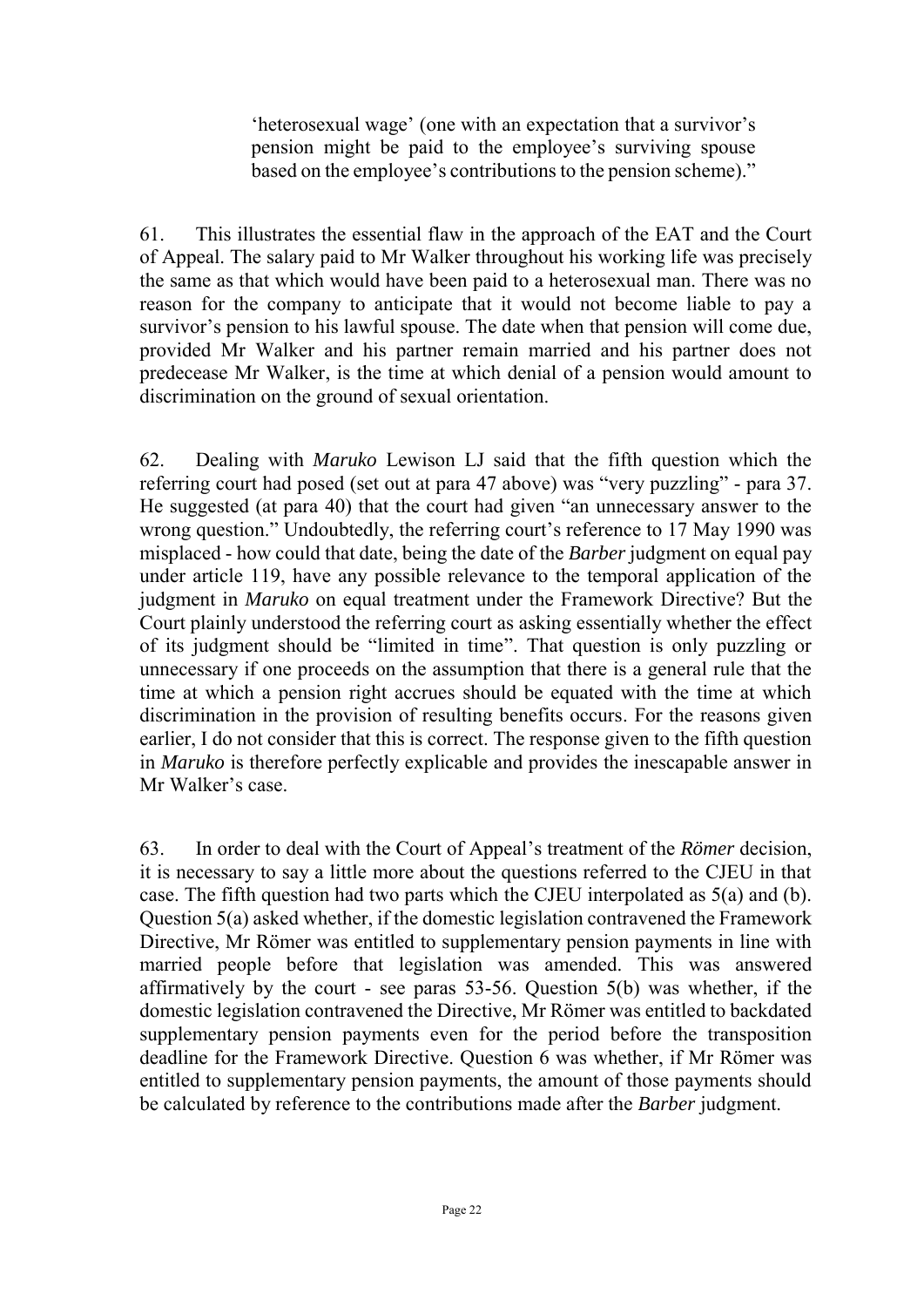64. Mr Römer had conceded that the answer to question 5(b) might be that he could only receive backdated supplementary payments from 2003. But, as far as question 6 was concerned, "his pension payments should, in any event, be calculated from that date on the basis of all the contributions he has paid, irrespective of their date." A-G Jääskinen - AG142. The CJEU accepted that Mr Römer was not entitled to payments that were *due to be paid* before 2003 (because the Directive had not been implemented before then) but that when it came to the calculation of the *quantum* of the pension payments, the fact that the contributions underpinning the entitlement had been paid before then made no difference - para 66.

65. Put simply, Mr Römer could not claim pension payments before 2003 but the pension due to him after that date should be calculated on the basis of all the years during which entitlements to them had been built up. Translating that to Mr Walker's case, the message is clear. He could not have claimed entitlement to the payment of the pension before the transposition of the Directive into UK law but, once that happened, the rate of his pension was to be based on all the years of his service, even those which preceded the date of the transposition.

66. The Court of Appeal misunderstood *Römer*. At para 43, Lewison LJ said that the CJEU had held that entitlement to equal treatment did not become part of EU law until the time limit for transposing the Directive had expired. On that basis, the "answer to question 5 was plainly a negative answer: the entitlement did not apply before the deadline for transposing the Directive" (para 44). It was, of course, true that entitlement did not arise until the Directive had to be transposed, but this does not address the question of *what the entitlement was* after the deadline was reached. Lewison LJ thought that question 6 was conditional on an affirmative answer to question 5" and since, in his estimation, a negative answer had been given to question 5, question 6 was irrelevant. This was, I am afraid, wrong.

67. In the first place, both parts of question 5 had *not* been given a negative answer. Question 5(a) had been answered affirmatively. More importantly, question 6 remained supremely relevant to Mr Walker's case. His entitlement to a spouse's pension did not materialise until after the transposition of the Directive but the response to question 6 provided the key to the nature of the right that Mr Walker then acquired. It was entitlement to a pension calculated on the basis of his years of service before the Directive was transposed.

## *Parris v Trinity College Dublin*

68. The case *Parris v Trinity College Dublin* (Case C-443/15) [2017] Pens LR 3 was a reference to the CJEU from the Labour Court in Ireland. It also concerned a claim for a survivor's pension under the Framework Directive. Dr Parris had entered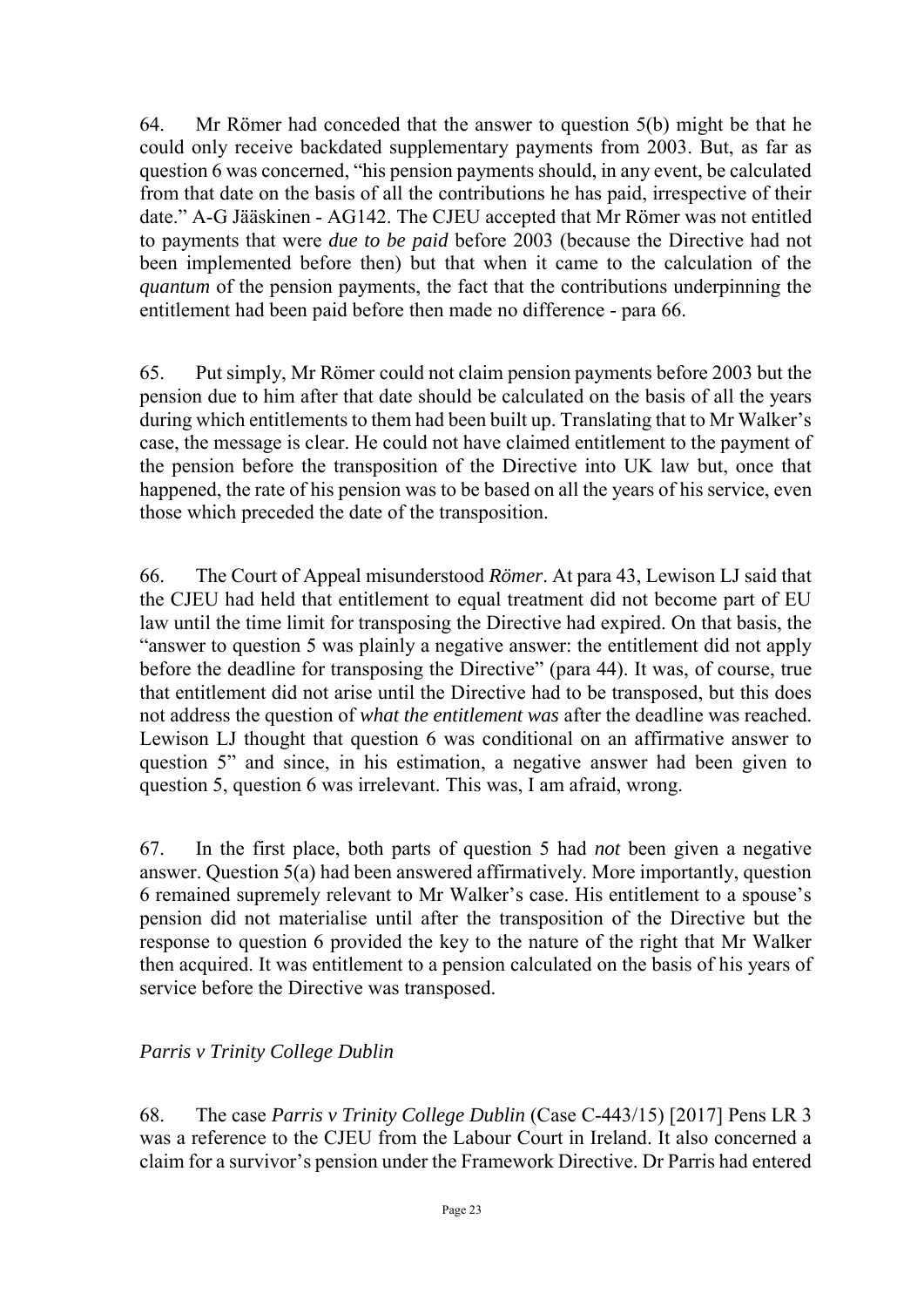a civil partnership with his partner of 30 years in the UK on his 63rd birthday in 2009. This civil partnership was not recognised in Ireland until a change in the law on 12 January 2011. Dr Parris had been employed as a lecturer by Trinity College Dublin (TCD) from 1972 to 2010. He took early retirement in 2010. He had been a member of TCD's non-contributory occupational pension scheme. The scheme provided a survivor's pension, but only where the marriage or civil partnership took place before the member's 60th birthday. The questions referred to the CJEU concerned whether TCD's refusal to provide the survivor's pension to Dr Parris' civil partner, by reference to that rule, constituted indirect discrimination on sexual orientation grounds, direct age discrimination, and/or discrimination on a combination of those grounds.

69. The questions referred did not concern Dr Parris's period of service. In fact, his employment almost entirely predated the deadline for transposing the Framework Directive, and had ended before Ireland's recognition of civil partnerships. The UK nevertheless made submissions to the CJEU which broadly mirror those of the Secretary of State in the present appeal. It was submitted that since Dr Parris's pension entitlements were based almost entirely on periods of service completed before the coming into force of the Directive, they could not be subject to the principle of equal treatment.

70. Advocate General Kokott rejected those submissions. At paras 39-42 of her Opinion she said

> "39. ... that objection is unfounded. For it is settled case law that a new rule of law applies from the entry into force of the act introducing it, and, while it does not apply to legal situations that have arisen and become definitive under the old law, it does apply to their future effects, and to new legal situations. It is otherwise, subject to the principle of the non-retroactivity of legal acts, only if the new rule is accompanied by special provisions which specifically lay down its conditions of temporal application.

> 40. Those principles also apply to the temporal application of Directive 2000/78. A restriction of the temporal scope of that Directive, in derogation from the aforementioned general principles, would have required an express stipulation to that effect by the EU legislature. No such special provision has been made, however.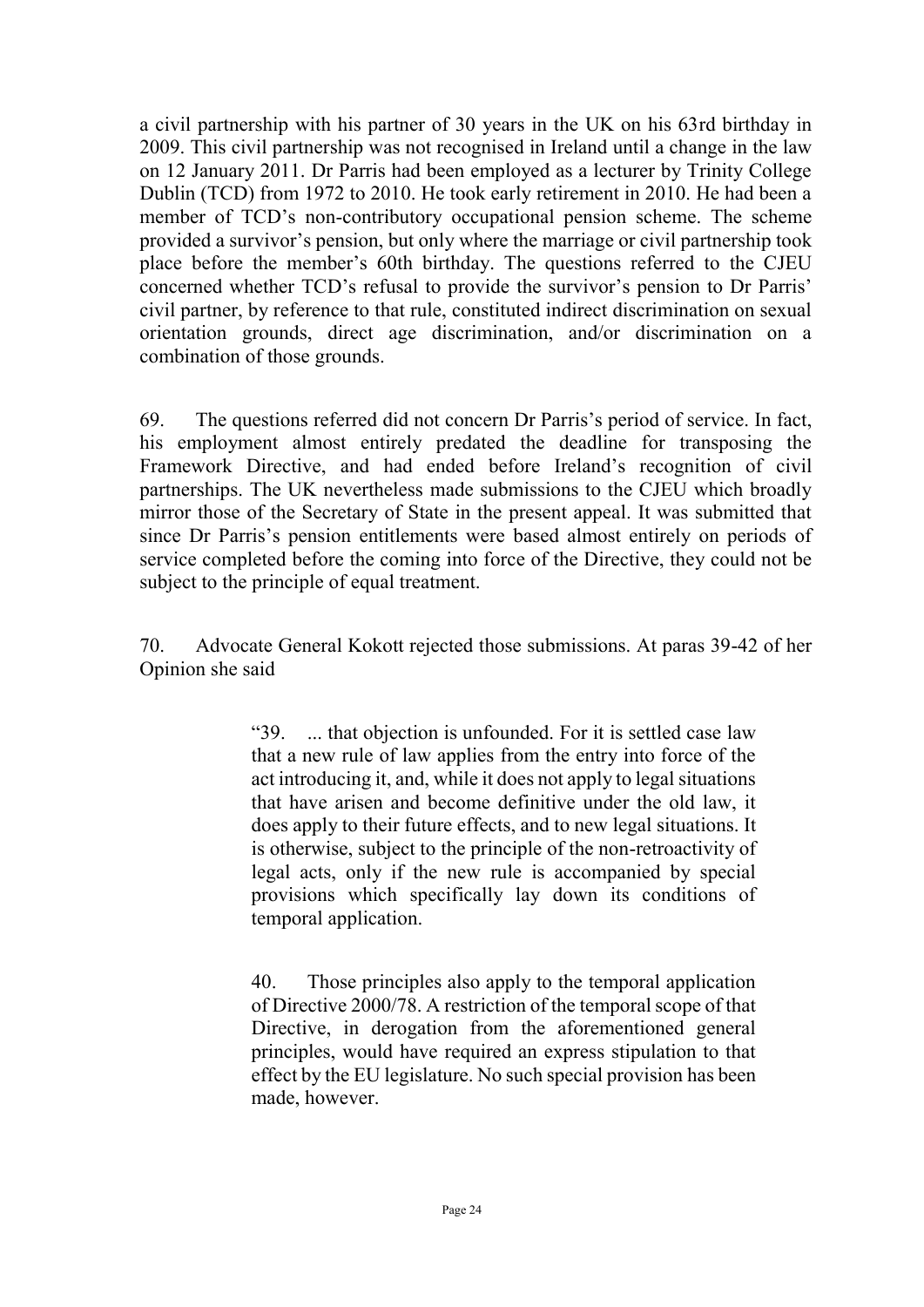41. Consequently, the Court has already declared Directive 2000/78 to be applicable to cases concerning occupational and survivor's pension schemes the entitlements under which had arisen - much as they did here - long before the entry into force of that Directive and any contributions or reference periods in respect of which also predated the entry into force of that Directive. Unlike in *Barber*, for example, concerning article 119 of the EEC Treaty (now article 157 TFEU), the Court expressly did not apply a temporal restriction to the effects of its case law relating to occupational pension schemes under Directive 2000/78. I would add that there was, moreover, no longer any need for such a temporal restriction, since it had become sufficiently apparent to all the interested parties since the judgment in *Barber* that occupational pensions fall within the EU-law concept of pay and are subject to any prohibitions on discrimination.

42. It is true that the Court has held that the prohibition on discrimination contained in Directive 2000/78 cannot give rise to claims for payments in respect of periods in the past that predate the time limit for transposing that Directive. However, the recognition of the right to a future survivor's pension, at issue in the present case, is unaffected by that principle because such recognition is concerned only with future pension scheme payments, even though the calculation of those payments is based on periods of service completed or contributions made in the past."

71. These statements are entirely consistent with the analysis of *Maruko* and *Römer* which Mr Chamberlain offered and which I accept. The CJEU held that Dr Parris's case did not amount to discrimination at all, citing the principle in *Maruko* that legislation treating surviving civil partners less favourably than surviving spouses will amount to direct discrimination if the two are in comparable situations under national law, but noting that the rule in issue in Dr Parris's case applied equally to opposite-sex marriages and same-sex civil partnerships. His inability to meet the qualifying criterion for the survivor's pension resulted from the lack of provision for same-sex partnerships under Irish law at the time of his 60th birthday and it was for member states to decide both whether to make such provision and, if so, whether to make it retrospective. The CJEU did not, therefore, need to address the UK government's argument that Dr Parris's claim fell outside the temporal scope of the Directive but nothing in its judgment cast doubt on AG Kokott's clearly expressed opinion that the submissions of the UK were incompatible with *Maruko* and *Römer.*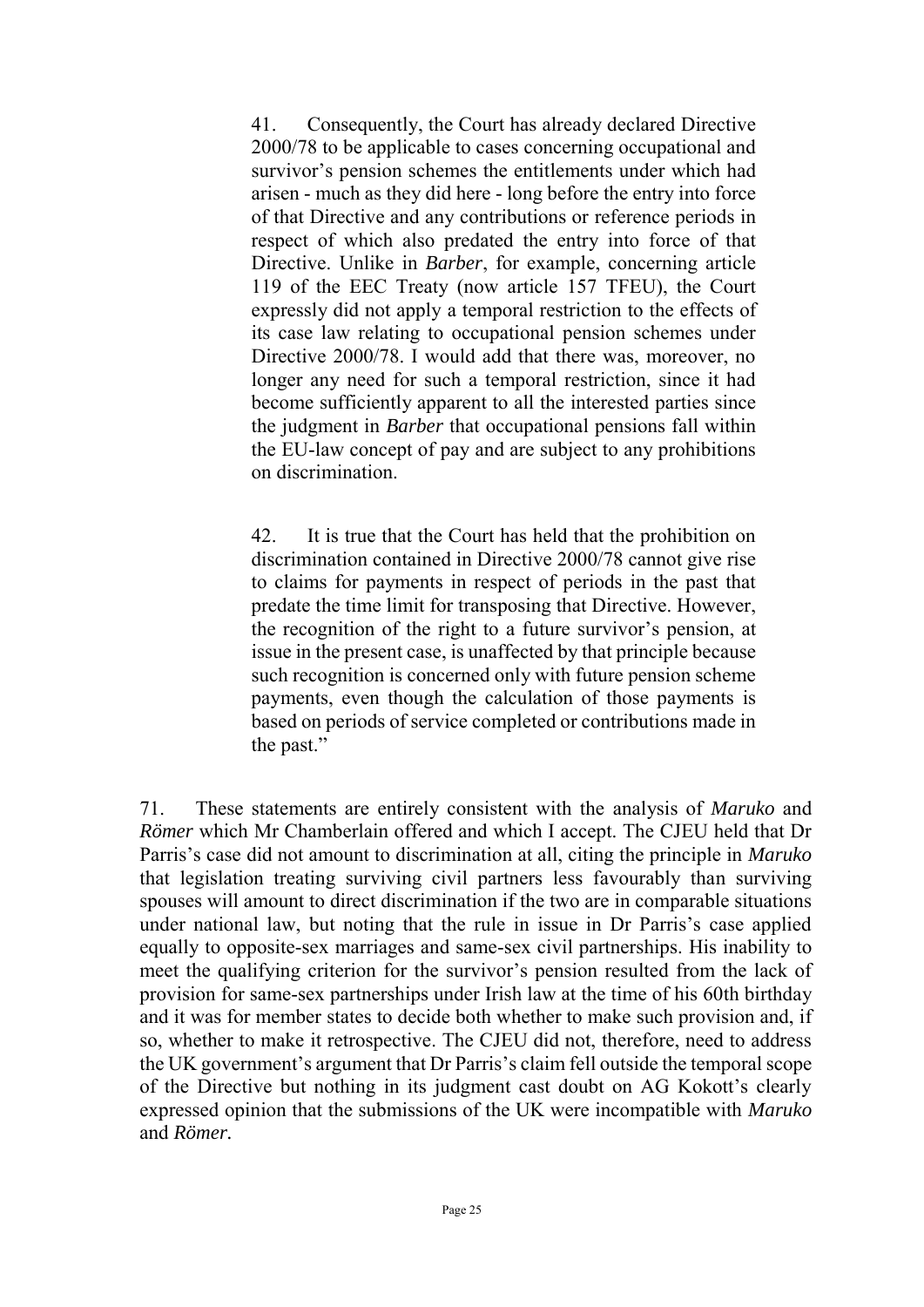72. I would therefore hold that Mr Walker's husband, provided he does not predecease him, and that they remain married at the time of Mr Walker's death, is entitled under the Framework Directive to a spouse's pension calculated on the basis of all the years of Mr Walker's service with Innospec. On that account, paragraph 18 of Schedule 9 is incompatible with the Framework Directive. In particular, paragraph 18(1)(b) which authorises a restriction of payment of benefits based on periods of service before 5 December 2005 cannot be reconciled with what I consider to be the plain effect of the Directive.

### *Must effect be given to paragraph 18 or should it be disapplied - the second issue?*

73. The appellant claims that, applying the principles established by *Kücükdeveci v Swedex GmbH and Co KG* (Case C-555/07) [2010] 2 CMLR 33, paragraph 18 must be disapplied. As Lord Mance explained in *R (Chester) v Secretary of State for Justice* in the passage cited at para 10 above, for the general principle of non-discrimination to apply, the context must fall within EU law. Both the EAT and the Court of Appeal considered that non-discrimination did not become a fundamental principle of EU law until the transposition deadline of the Framework Directive - Lewison LJ at para 49 and Underhill LJ at para 59.

74. Mr Chamberlain submits that this is incorrect, arguing that the CJEU did not say that non-discrimination only became a general principle of EU law in 2003. Its relevant finding was that Mr Römer's claim for equal pension benefits only came within the material scope of EU law from that time. Whether that is right or not need not be decided finally in this case because Mr Chamberlain's second argument disposes of the issue. That is that non-discrimination on grounds of sexual orientation is now a principle of EU law. It follows that any contemporary denial to his husband of a spouse's pension, calculated on all the years of Mr Walker's service, would be incompatible with the Framework Directive. In so far as paragraph 18 authorises that, it must be disapplied on the basis of the principles articulated in *Kücükdeveci* and *Chester*.

#### *The third issue*

75. In light of my conclusion on the first two issues, it is not necessary to decide the third issue, *viz* whether paragraph 18 is incompatible with Mr Walker's rights under article 14 of ECHR, when read together with article 8 and article 1 of the First Protocol.